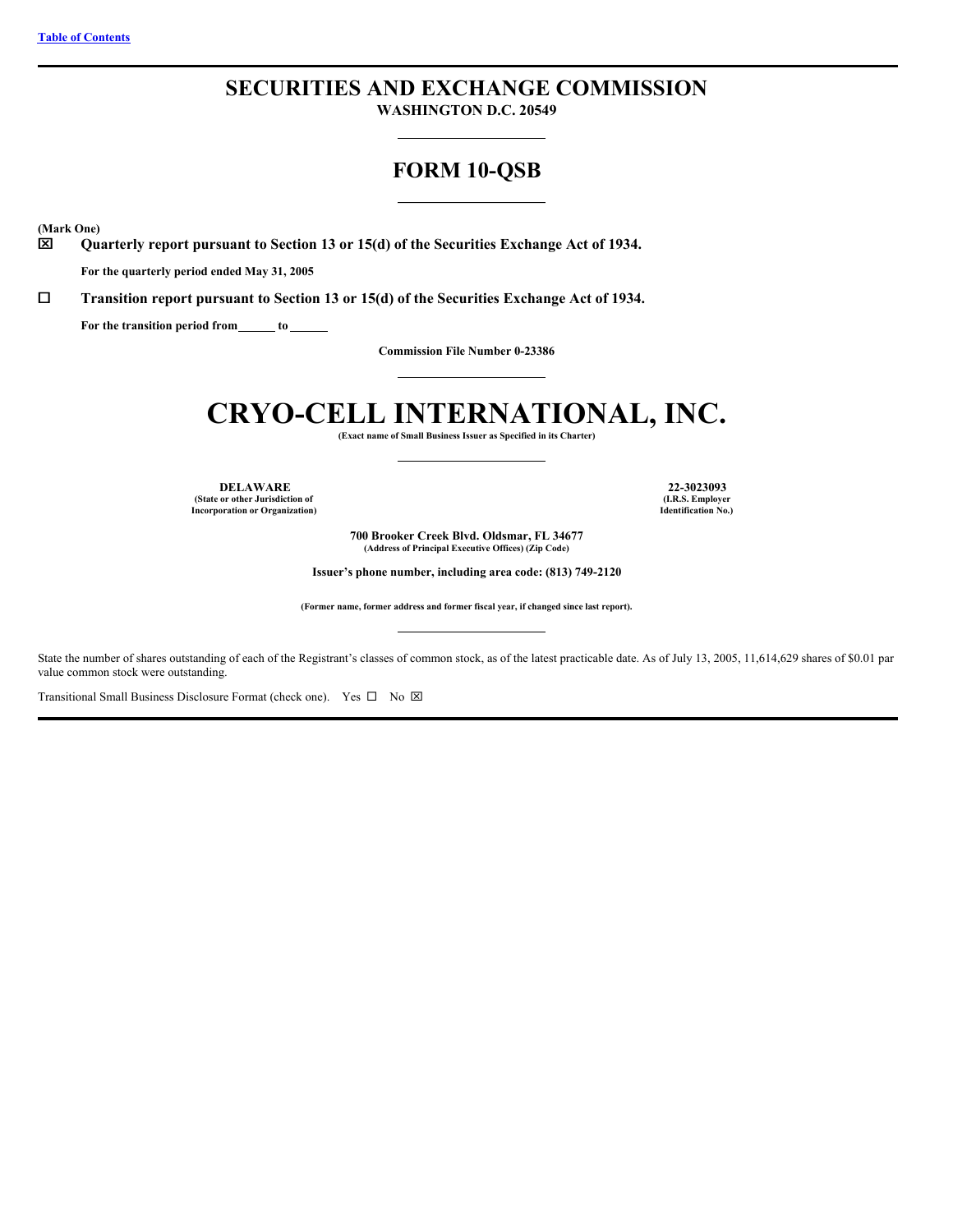## <span id="page-1-0"></span>**CRYO-CELL INTERNATIONAL, INC. AND SUBSIDIARIES**

## **TABLE OF CONTENTS**

**PAGE**

## **PART I - FINANCIAL INFORMATION (UNAUDITED) Item 1. Financial [Statements](#page-2-0) [Consolidated](#page-2-1) Balance Sheets** 3 Consolidated Statements of Earnings and [Comprehensive](#page-3-0) Income 4 [Consolidated](#page-4-0) Statements of Cash Flows 5 Notes to [Consolidated](#page-5-0) Financial Statements 6 **Item 2. [Management's](#page-11-0) Discussion and Analysis of Financial Conditions and Results of Operations** 12 **Item 3. Controls and [Procedures](#page-20-0)** 21 **PART II - OTHER [INFORMATION](#page-21-0) Item 1. Legal [Proceedings](#page-21-1)** 22 **Item 2. [Unregistered](#page-21-2) Sales of Equity Securities and Use of Proceeds** 22 **Item 3. Defaults Upon Senior [Securities](#page-21-3)** 22 **Item 4. [Submission](#page-21-4) of Matters to a Vote of Security Holders** 22 **Item 5. Other [Information](#page-21-5)** 22 **Item 6. [Exhibits](#page-22-0) and Reports On Form 8-K** 23 **[SIGNATURES](#page-23-0)** 24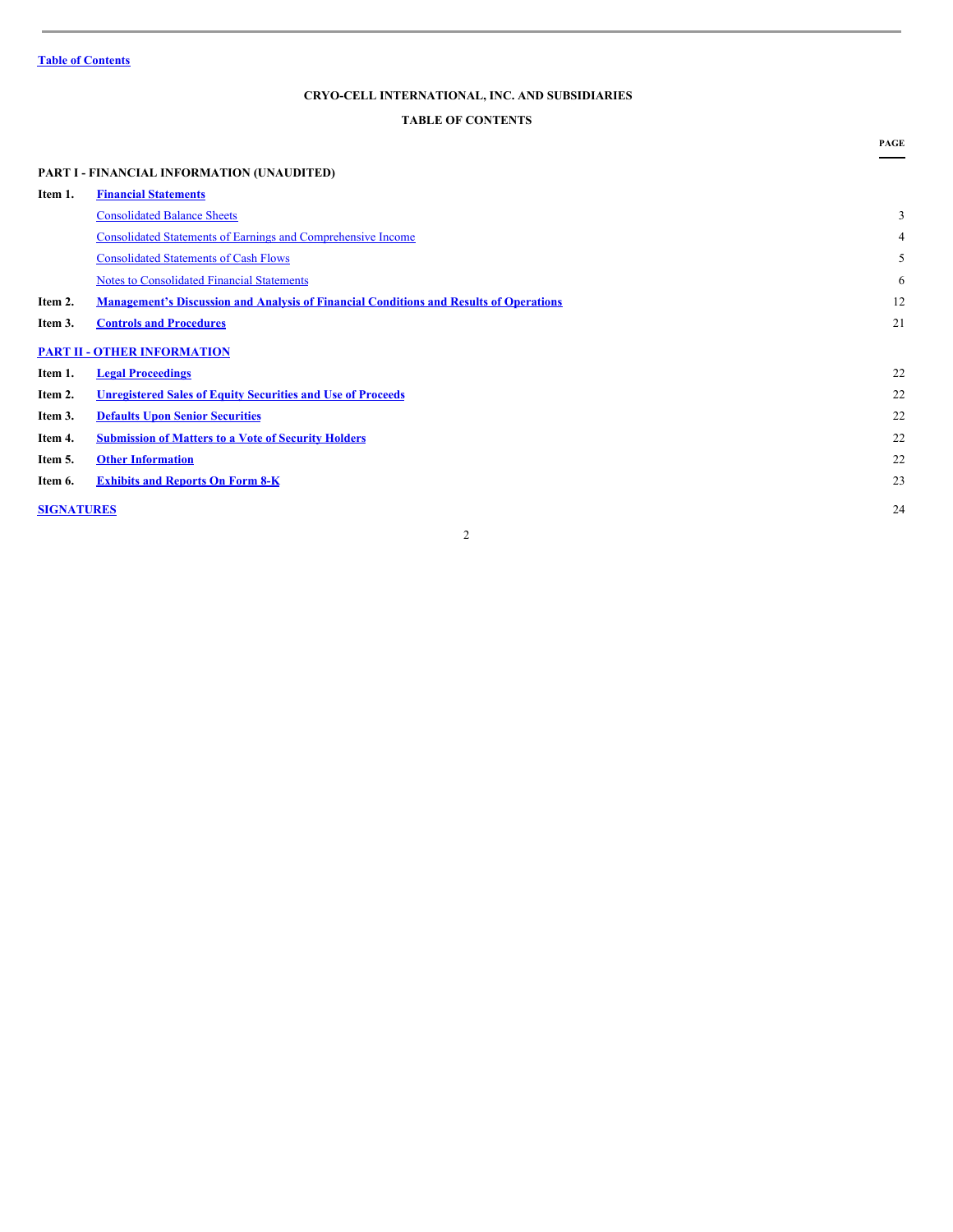<span id="page-2-0"></span>**Item 1. Financial Statements**

## <span id="page-2-1"></span>**CRYO-CELL INTERNATIONAL, INC. AND SUBSIDIARIES**

CONSOLIDATED BALANCE SHEETS

|                                                                                                                                                                                                      | May 31,<br>2005         | November 30,<br>2004    |
|------------------------------------------------------------------------------------------------------------------------------------------------------------------------------------------------------|-------------------------|-------------------------|
|                                                                                                                                                                                                      | (unaudited)             |                         |
| <b>ASSETS</b>                                                                                                                                                                                        |                         |                         |
| <b>Current Assets</b>                                                                                                                                                                                |                         |                         |
| Cash and cash equivalents                                                                                                                                                                            | \$5,418,653             | \$4,737,368             |
| Restricted cash                                                                                                                                                                                      | 200,000                 | 200,000                 |
| Marketable securities and other investments                                                                                                                                                          | 825,601                 | 782,419                 |
| Accounts receivable and advances (net of allowance for doubtful accounts of \$589,131 and \$379,654, respectively)                                                                                   | 1,228,250               | 1,044,430               |
| Receivable - Affiliates                                                                                                                                                                              |                         | 231,880                 |
| Prepaid expenses and other current assets                                                                                                                                                            | 757,460                 | 427,629                 |
| Total current assets                                                                                                                                                                                 | 8,429,964               | 7,423,726               |
| <b>Property and Equipment-net</b>                                                                                                                                                                    | 3,049,468               | 2,822,616               |
| <b>Other Assets</b>                                                                                                                                                                                  |                         |                         |
| Marketable securities and other investments                                                                                                                                                          |                         | 484,490                 |
| Notes receivable                                                                                                                                                                                     | 100,000                 | 100,000                 |
| Investment in Saneron CCEL Therapeutics, Inc.                                                                                                                                                        | 685.834                 | 716,545                 |
| Deposits and other assets                                                                                                                                                                            | 68,017                  | 93,336                  |
| Total other assets                                                                                                                                                                                   | 853,851                 | 1,394,371               |
| <b>Total assets</b>                                                                                                                                                                                  | \$12,333,283            | \$11,640,713            |
| <b>LIABILITIES AND STOCKHOLDERS' DEFICIT</b>                                                                                                                                                         |                         |                         |
| <b>Current Liabilities</b>                                                                                                                                                                           |                         |                         |
| Accounts payable                                                                                                                                                                                     | $\mathbb{S}$<br>648,460 | $\mathbb{S}$<br>482,703 |
| Accrued expenses                                                                                                                                                                                     | 1,032,201               | 1,337,024               |
| Deferred revenue                                                                                                                                                                                     | 2,993,425               | 2,771,490               |
| Total current liabilities                                                                                                                                                                            | 4,674,086               | 4,591,217               |
| <b>Other Liabilities</b>                                                                                                                                                                             |                         |                         |
| Deferred revenue                                                                                                                                                                                     | 3,603,934               | 2,884,782               |
| Long-Term Liability-Revenue sharing agreements                                                                                                                                                       | 3,750,000               | 3,750,000               |
| Deferred consulting obligation                                                                                                                                                                       | 705,261                 | 1,250,466               |
|                                                                                                                                                                                                      |                         |                         |
| Total other liabilities                                                                                                                                                                              | 8,059,195               | 7,885,248               |
| <b>Minority Interest</b>                                                                                                                                                                             |                         |                         |
|                                                                                                                                                                                                      |                         |                         |
| <b>Stockholders' Deficit</b>                                                                                                                                                                         |                         |                         |
| Preferred stock (\$.01 par value, 500,000 authorized and none issued)<br>Common stock (\$.01 par value, 20,000,000 authorized; 11,605,879 as of May 31, 2005, and 11,397,379 as of November 30, 2004 |                         |                         |
| issued and outstanding)                                                                                                                                                                              | 116,059                 | 113,974                 |
| Additional paid-in capital                                                                                                                                                                           | 23,643,414              | 23,428,840              |
| Treasury stock                                                                                                                                                                                       | (839, 301)              | (839, 301)              |
| Accumulated other comprehensive loss                                                                                                                                                                 | (205, 352)              | (130, 250)              |
| Accumulated deficit                                                                                                                                                                                  | (23, 114, 818)          | (23,409,015)            |
| Total stockholders' deficit                                                                                                                                                                          | (399, 998)              | (835,752)               |
| Total liabilities and stockholders' deficit                                                                                                                                                          | \$12,333,283            | \$11,640,713            |
|                                                                                                                                                                                                      |                         |                         |

The accompanying notes are an integral part of these consolidated financial statements.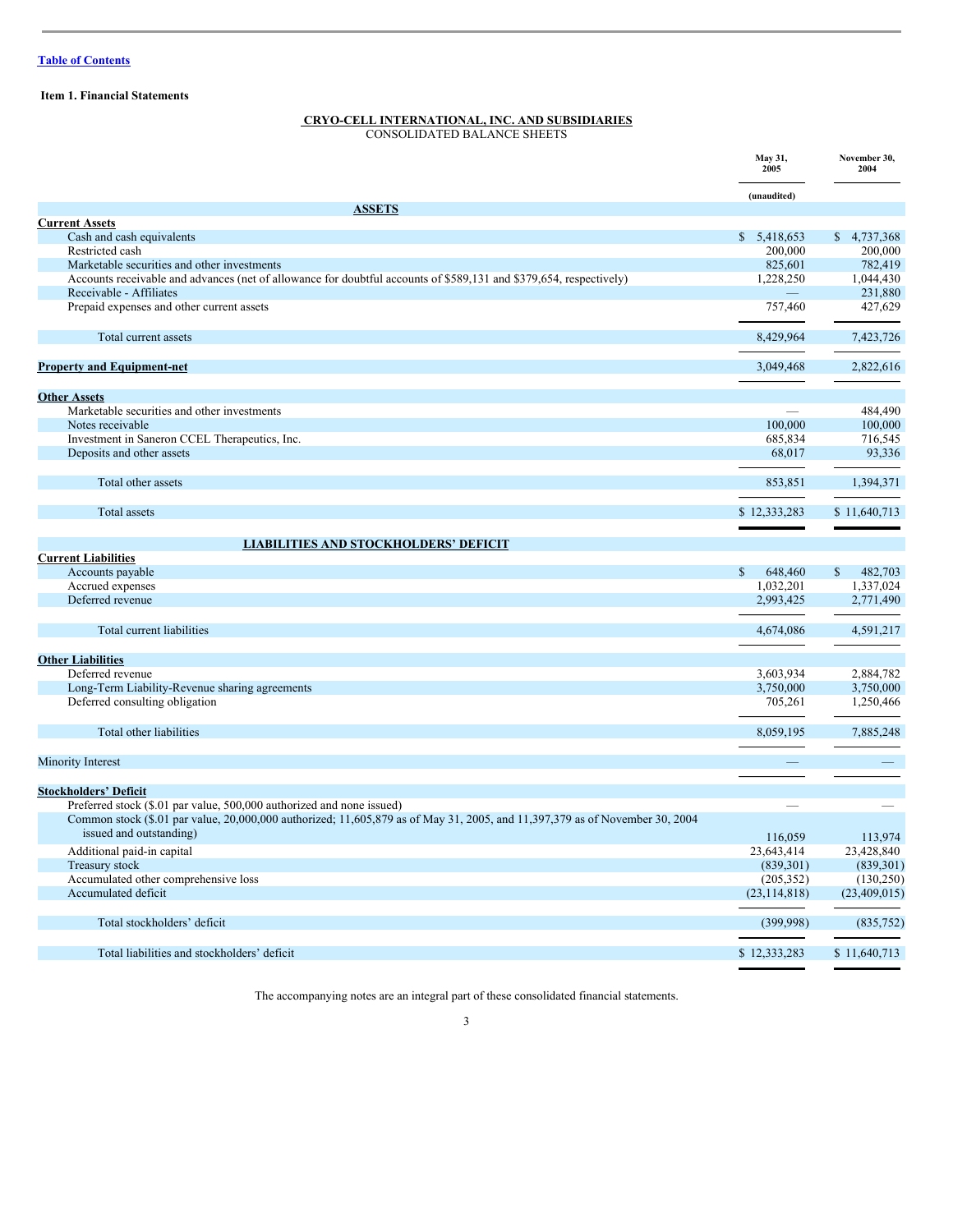## <span id="page-3-0"></span>**CRYO-CELL INTERNATIONAL, INC. AND SUBSIDIARIES**

## CONSOLIDATED STATEMENTS OF EARNINGS AND COMPREHENSIVE INCOME

(Unaudited)

|                                                                |                         | <b>Three Months Ended</b> |                          |              | <b>Six Months Ended</b> |              |                 |  |  |  |  |  |  |  |  |  |  |  |  |  |  |  |  |  |  |  |  |  |  |  |  |  |         |  |           |
|----------------------------------------------------------------|-------------------------|---------------------------|--------------------------|--------------|-------------------------|--------------|-----------------|--|--|--|--|--|--|--|--|--|--|--|--|--|--|--|--|--|--|--|--|--|--|--|--|--|---------|--|-----------|
|                                                                | May 31,<br>2005         |                           | May 31,<br>2004          |              | May 31,<br>2005         |              | May 31,<br>2004 |  |  |  |  |  |  |  |  |  |  |  |  |  |  |  |  |  |  |  |  |  |  |  |  |  |         |  |           |
| Revenue                                                        | \$3,574,369             |                           | \$3,196,218              |              | \$6,842,727             |              | \$5,774,027     |  |  |  |  |  |  |  |  |  |  |  |  |  |  |  |  |  |  |  |  |  |  |  |  |  |         |  |           |
| <b>Costs and Expenses:</b>                                     |                         |                           |                          |              |                         |              |                 |  |  |  |  |  |  |  |  |  |  |  |  |  |  |  |  |  |  |  |  |  |  |  |  |  |         |  |           |
| Cost of sales                                                  | 1,107,898               |                           | 742,357                  |              | 1,958,030               |              | 1,367,509       |  |  |  |  |  |  |  |  |  |  |  |  |  |  |  |  |  |  |  |  |  |  |  |  |  |         |  |           |
| Marketing, general & administrative expenses                   | 2,621,617               |                           | 1,596,263                |              | 4,652,320               |              | 3,138,100       |  |  |  |  |  |  |  |  |  |  |  |  |  |  |  |  |  |  |  |  |  |  |  |  |  |         |  |           |
| Research, development and related engineering                  | 2,204                   |                           | 14,078                   |              | 16,068                  |              | 54,439          |  |  |  |  |  |  |  |  |  |  |  |  |  |  |  |  |  |  |  |  |  |  |  |  |  |         |  |           |
| Depreciation and amortization                                  | 111,128                 |                           | 100,750                  |              | 217,792                 |              | 201,500         |  |  |  |  |  |  |  |  |  |  |  |  |  |  |  |  |  |  |  |  |  |  |  |  |  |         |  |           |
| Total cost and expenses                                        | 3,842,847               |                           | 2,453,448                | 6,844,210    |                         |              | 4,761,548       |  |  |  |  |  |  |  |  |  |  |  |  |  |  |  |  |  |  |  |  |  |  |  |  |  |         |  |           |
| <b>Operating (Loss) Income</b>                                 | (268, 478)              |                           | 742,770                  |              | (1,483)                 |              | 1,012,479       |  |  |  |  |  |  |  |  |  |  |  |  |  |  |  |  |  |  |  |  |  |  |  |  |  |         |  |           |
| <b>Other (Expense) Income:</b>                                 |                         |                           |                          |              |                         |              |                 |  |  |  |  |  |  |  |  |  |  |  |  |  |  |  |  |  |  |  |  |  |  |  |  |  |         |  |           |
| Interest income                                                | 31,645                  |                           | 10,644                   |              | 52,561                  |              | 17,599          |  |  |  |  |  |  |  |  |  |  |  |  |  |  |  |  |  |  |  |  |  |  |  |  |  |         |  |           |
| Interest expense                                               | (202, 936)              |                           | (191, 372)               |              | (390, 763)              |              | (367, 484)      |  |  |  |  |  |  |  |  |  |  |  |  |  |  |  |  |  |  |  |  |  |  |  |  |  |         |  |           |
| Licensee income                                                | 93,198                  |                           | 76,204                   |              | 197,954                 |              | 153,439         |  |  |  |  |  |  |  |  |  |  |  |  |  |  |  |  |  |  |  |  |  |  |  |  |  |         |  |           |
| Settlement on insurance claim                                  |                         |                           | $\qquad \qquad -$        |              |                         |              | 135,338         |  |  |  |  |  |  |  |  |  |  |  |  |  |  |  |  |  |  |  |  |  |  |  |  |  |         |  |           |
| Renegotiation of deferred consulting agreement                 | 498,161                 |                           | $\overline{\phantom{m}}$ |              | 498,161                 |              |                 |  |  |  |  |  |  |  |  |  |  |  |  |  |  |  |  |  |  |  |  |  |  |  |  |  |         |  |           |
| Loss on sale of fixed asset                                    |                         |                           |                          |              | (5,179)                 |              | (2,625)         |  |  |  |  |  |  |  |  |  |  |  |  |  |  |  |  |  |  |  |  |  |  |  |  |  |         |  |           |
| (Loss) Gain on sale of marketable securities                   | (3,207)                 |                           |                          |              | (3,207)                 |              | 2,958           |  |  |  |  |  |  |  |  |  |  |  |  |  |  |  |  |  |  |  |  |  |  |  |  |  |         |  |           |
| Total other income (expense)                                   | 416,861                 |                           | (104, 524)               |              |                         |              |                 |  |  |  |  |  |  |  |  |  |  |  |  |  |  |  |  |  |  |  |  |  |  |  |  |  | 349,527 |  | (60, 775) |
| Income before income taxes and equity in losses of affiliates  | 148,383                 |                           | 638,246                  | 348,044      |                         |              | 951,704         |  |  |  |  |  |  |  |  |  |  |  |  |  |  |  |  |  |  |  |  |  |  |  |  |  |         |  |           |
| Equity in losses of affiliate                                  | (32, 812)               |                           | (29, 836)                |              | (53, 847)               |              | (36, 449)       |  |  |  |  |  |  |  |  |  |  |  |  |  |  |  |  |  |  |  |  |  |  |  |  |  |         |  |           |
|                                                                | (32, 812)               |                           | (29, 836)                | (53, 847)    |                         | (36, 449)    |                 |  |  |  |  |  |  |  |  |  |  |  |  |  |  |  |  |  |  |  |  |  |  |  |  |  |         |  |           |
| Income from continuing operations                              |                         | 115,571                   |                          | 294,197      |                         | 915,255      |                 |  |  |  |  |  |  |  |  |  |  |  |  |  |  |  |  |  |  |  |  |  |  |  |  |  |         |  |           |
|                                                                |                         |                           | 608,410                  |              |                         |              |                 |  |  |  |  |  |  |  |  |  |  |  |  |  |  |  |  |  |  |  |  |  |  |  |  |  |         |  |           |
| Loss on discontinued operations                                |                         |                           |                          |              |                         |              | (92, 556)       |  |  |  |  |  |  |  |  |  |  |  |  |  |  |  |  |  |  |  |  |  |  |  |  |  |         |  |           |
| <b>Net Income</b>                                              | \$<br>115,571           | $\mathbb{S}$              | 608,410                  | S            | 294,197                 | S            | 822,699         |  |  |  |  |  |  |  |  |  |  |  |  |  |  |  |  |  |  |  |  |  |  |  |  |  |         |  |           |
| Net income from continuing operations per common share-basic   | $\mathbb{S}$            | 0.01<br>$\mathbb{S}$      | 0.05                     | \$           | 0.03                    | $\mathbb{S}$ | 0.08            |  |  |  |  |  |  |  |  |  |  |  |  |  |  |  |  |  |  |  |  |  |  |  |  |  |         |  |           |
| Net loss from discontinued operations per common share-basic   | \$                      | \$<br>0.00                | 0.00                     | S            | 0.00                    | $\mathbf S$  | (0.01)          |  |  |  |  |  |  |  |  |  |  |  |  |  |  |  |  |  |  |  |  |  |  |  |  |  |         |  |           |
| Net income per common share - basic                            | \$.                     | 0.01<br>\$.               | 0.05                     | S.           | 0.03                    | \$           | 0.07            |  |  |  |  |  |  |  |  |  |  |  |  |  |  |  |  |  |  |  |  |  |  |  |  |  |         |  |           |
| Weighted average common shares outstanding - basic             | 11,602,047              |                           | 11,355,379               | 11,545,765   |                         | 11,354,805   |                 |  |  |  |  |  |  |  |  |  |  |  |  |  |  |  |  |  |  |  |  |  |  |  |  |  |         |  |           |
|                                                                |                         |                           |                          |              |                         |              |                 |  |  |  |  |  |  |  |  |  |  |  |  |  |  |  |  |  |  |  |  |  |  |  |  |  |         |  |           |
| Net income from continuing operations per common share-diluted | \$                      | $\$$<br>0.01              | 0.05                     | $\mathbb{S}$ | 0.02                    | $\mathbb S$  | 0.08            |  |  |  |  |  |  |  |  |  |  |  |  |  |  |  |  |  |  |  |  |  |  |  |  |  |         |  |           |
| Net loss from discontinued operations per common share-diluted | \$                      | 0.00<br>\$                | 0.00                     | \$           | 0.00                    | \$           | (0.01)          |  |  |  |  |  |  |  |  |  |  |  |  |  |  |  |  |  |  |  |  |  |  |  |  |  |         |  |           |
| Net income per common share - diluted                          | \$                      | \$<br>0.01                | 0.05                     | \$           | 0.02                    | $\mathbb{S}$ | 0.07            |  |  |  |  |  |  |  |  |  |  |  |  |  |  |  |  |  |  |  |  |  |  |  |  |  |         |  |           |
| Weighted average common shares outstanding - diluted           | 12,193,013              |                           | 11,546,265               |              | 12,185,663              | 11,597,753   |                 |  |  |  |  |  |  |  |  |  |  |  |  |  |  |  |  |  |  |  |  |  |  |  |  |  |         |  |           |
| Comprehensive income:                                          |                         |                           |                          |              |                         |              |                 |  |  |  |  |  |  |  |  |  |  |  |  |  |  |  |  |  |  |  |  |  |  |  |  |  |         |  |           |
| Net income:                                                    | 115,571<br>\$           |                           | 608,410                  | \$           | 294,197                 | \$           | 822,699         |  |  |  |  |  |  |  |  |  |  |  |  |  |  |  |  |  |  |  |  |  |  |  |  |  |         |  |           |
| Net change in unrealized loss on marketable securities         | (13, 238)               |                           | (14, 357)                |              | (75, 102)               |              | (39,203)        |  |  |  |  |  |  |  |  |  |  |  |  |  |  |  |  |  |  |  |  |  |  |  |  |  |         |  |           |
| Comprehensive income                                           | 102,333<br>$\mathbb{S}$ |                           | 594,053<br>$\mathbb{S}$  | \$           | 219,095                 | $\mathbb{S}$ | 783,496         |  |  |  |  |  |  |  |  |  |  |  |  |  |  |  |  |  |  |  |  |  |  |  |  |  |         |  |           |

The accompanying notes are an integral part of these consolidated financial statements.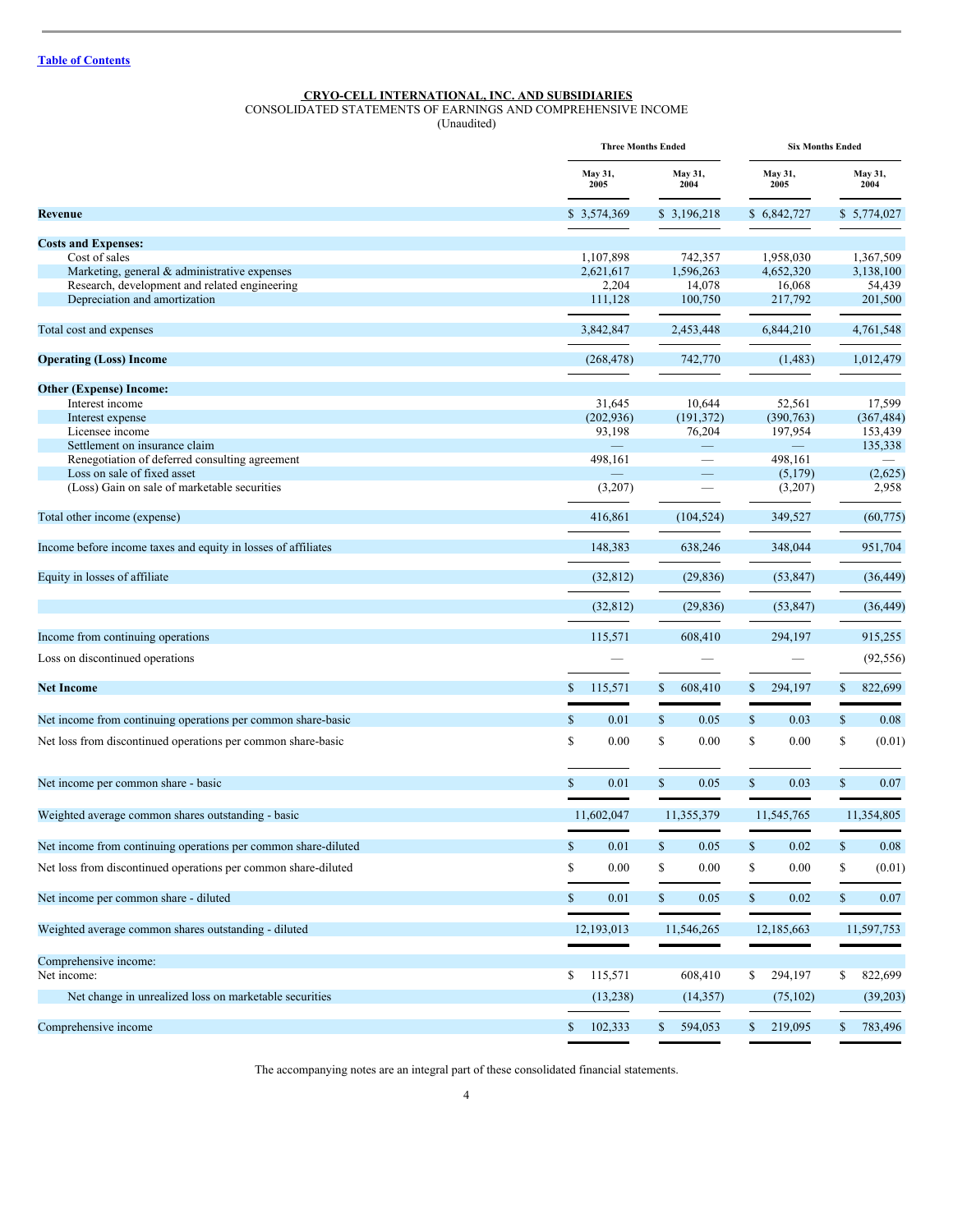## <span id="page-4-0"></span>**CRYO-CELL INTERNATIONAL, INC. AND SUBSIDIARIES**

#### CONSOLIDATED STATEMENTS OF CASH FLOWS (unaudited)

|                                                                                                |                          | <b>Six Months Ended</b> |
|------------------------------------------------------------------------------------------------|--------------------------|-------------------------|
|                                                                                                |                          | May 31,<br>2004         |
| <b>Cash Flows from Operating Activities:</b>                                                   |                          |                         |
| Net Income<br>Adjustments to reconcile net income to cash provided by operating activities:    | \$294,197                | 822,699<br>\$           |
| Depreciation and amortization                                                                  | 287,184                  | 235,690                 |
| Gain (loss) on sale of marketable securities held to maturity                                  | 3,207                    | (2,958)                 |
| Loss on sale of property and equipment                                                         | 5,179                    | 2,625                   |
| Gain on re-negotiation of deferred consulting agreement                                        | (498, 161)               |                         |
| Compensatory element of stock options                                                          | 12,628                   | 37,296                  |
| Provision for doubtful accounts                                                                | 209,477                  | 42,747                  |
| Equity in losses of affiliate                                                                  | 53,847                   | 36,449                  |
| Changes in assets and liabilities:                                                             |                          |                         |
| Restricted cash                                                                                |                          | (1,173,721)             |
| Accounts receivable and advances                                                               | (393, 297)               | (304, 305)              |
| Receivable - Affiliates                                                                        | 231,880                  | 195,022                 |
| Prepaid expenses and other current assets                                                      | (329, 831)               | (104, 780)              |
| Deposits and other assets                                                                      | 7,230                    | (9,195)                 |
| Accounts payable                                                                               | 165,757                  | 73,546                  |
| Accrued expenses                                                                               | (304, 823)               | 422,838                 |
| Deferred revenue                                                                               | 941,087                  | 893,223                 |
| Net cash provided by operating activities                                                      | 685,561                  | 1,167,176               |
| Cash flows from investing activities:                                                          |                          |                         |
| Purchases of property and equipment                                                            | (522, 327)               | (292, 603)              |
| Sale of property and equipment                                                                 | 21,201                   | 2,600                   |
| Proceeds from sale of marketable securities                                                    | 362,999                  | 210,000                 |
| Net cash used in investing activities                                                          | (138, 127)               | (80,003)                |
| Cash flows from financing activities:                                                          |                          |                         |
| Receivable - revenue sharing agreements                                                        |                          | 100.525                 |
| Proceeds from the exercise of stock options                                                    | 180,895                  | 1,620                   |
| Proceeds from loan payable to related party                                                    | $\overline{\phantom{m}}$ | 50,000                  |
| Repayment of loan to related party                                                             | $\equiv$                 | (195,000)               |
| Repayments of deferred consulting obligation                                                   | (47, 044)                | (60, 644)               |
| Net cash provided by (used in) financing activities                                            | 133.851                  | (103, 499)              |
| Increase in cash and cash equivalents                                                          | 681,285                  | 983,674                 |
| Cash and cash equivalents - beginning of period                                                | 4,737,368                | 2,452,006               |
| Cash and cash equivalents - end of period                                                      | \$5,418,653              | \$3,435,680             |
|                                                                                                |                          |                         |
| Supplemental disclosure of cash flow information:                                              |                          |                         |
| Interest                                                                                       | \$ 372,949               | 266,899<br>\$           |
| Income taxes                                                                                   |                          | \$.                     |
| Supplemental schedules of non-cash investing and financing activities:                         |                          |                         |
|                                                                                                |                          |                         |
| Change in unrealized net loss as a component of marketable securities and shareholders' equity | \$(75,102)               | (39,203)<br>\$          |

The accompanying notes are an integral part of these consolidated financial statements.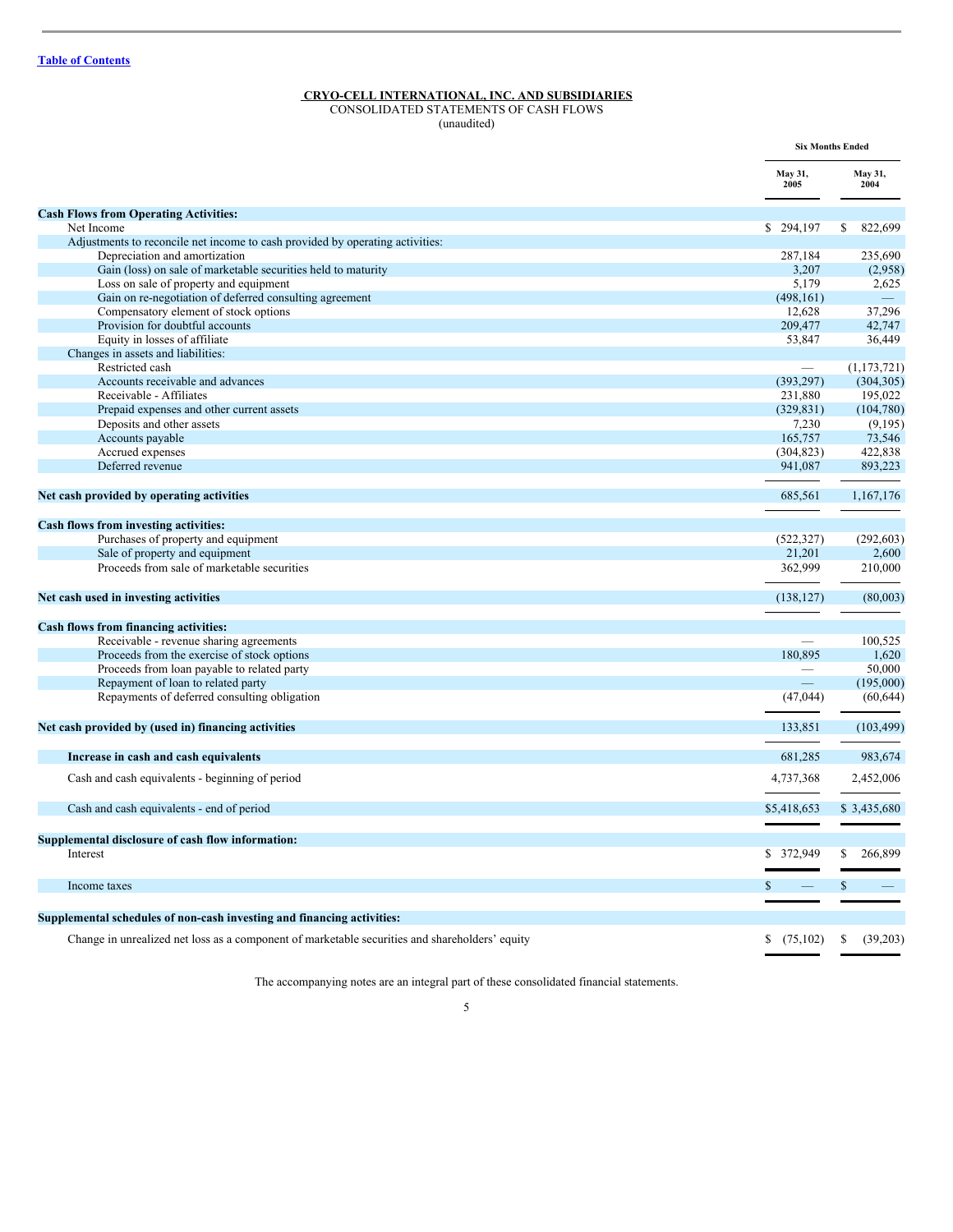## <span id="page-5-0"></span>**CRYO-CELL INTERNATIONAL, INC. AND SUBSIDIARIES NOTES TO CONSOLIDATED FINANCIAL STATEMENTS May 31, 2005 (Unaudited)**

## **Note 1 - Basis of Presentation**

The unaudited consolidated financial statements including the Consolidated Balance Sheets as of May 31, 2005 and November 30, 2004, and the related Consolidated Statements of Earnings and Comprehensive Income and Cash Flows for the three and six months ended May 31, 2005 and May 31, 2004 have been prepared by CRYO-CELL International, Inc. and its subsidiaries ("the Company" or "CRYO-CELL"). In the opinion of Management, all adjustments (which include only normal recurring adjustments) necessary to present fairly the financial position, results of operations, and changes in cash flows for all periods presented have been made.

The unaudited consolidated financial statements herein have been prepared pursuant to the rules and regulations of the Securities and Exchange Commission for interim financial reporting. Certain financial information and note disclosures which are normally included in annual financial statements prepared in accordance with accounting principles generally accepted in the United States of America have been condensed or omitted pursuant to those rules and regulations. It is suggested that these consolidated financial statements be read in conjunction with the financial statements and notes thereto included in the Company's November 30, 2004 Annual Report on Form 10-KSB.

## **Revenue Recognition**

Enrollment fee revenue and the related direct incremental costs associated with these fees are deferred and recognized once the processing of the specimens is completed.

The Company records revenue from processing and storage of specimens. The Company recognizes revenue from processing fees upon completion of processing and cellular storage fees ratably over the contractual storage period. The Company also records revenue from shipping and handling when earned. Shipping and handling costs are expensed and included in cost of sales.

## **Income Taxes**

Under the asset and liability method of SFAS No. 109 "Accounting for Income Taxes", deferred tax assets and liabilities are recognized for the estimated future tax consequences attributable to differences between financial statement carrying amounts of existing assets and liabilities and their respective tax bases. Deferred tax assets and liabilities are measured using enacted tax rates expected to be recovered or settled. A valuation allowance covering the net deferred tax assets of the Company as of May 31, 2005 and November 30, 2004, has been provided as the Company does not believe it is "more likely than not" that the future income tax benefits will be realized.

## **Recently Issued Accounting Pronouncements**

On December 16, 2004, the FASB issued FASB Statement No. 123 (revised 2004), Share-Based Payment, which is a revision of FASB Statement No. 123,*Accounting for Stock-Based Compensation* ('SFAS 123(R)). SFAS 123(R) supersedes APB No. 25 and amends FASB Statement No. 95,*Statement of Cash Flows*. However, SFAS 123(R) *requires* all share-based payments to employees, including grants of employee stock options, to be recognized in the income statement based on their fair values. Pro forma disclosure is no longer an alternative.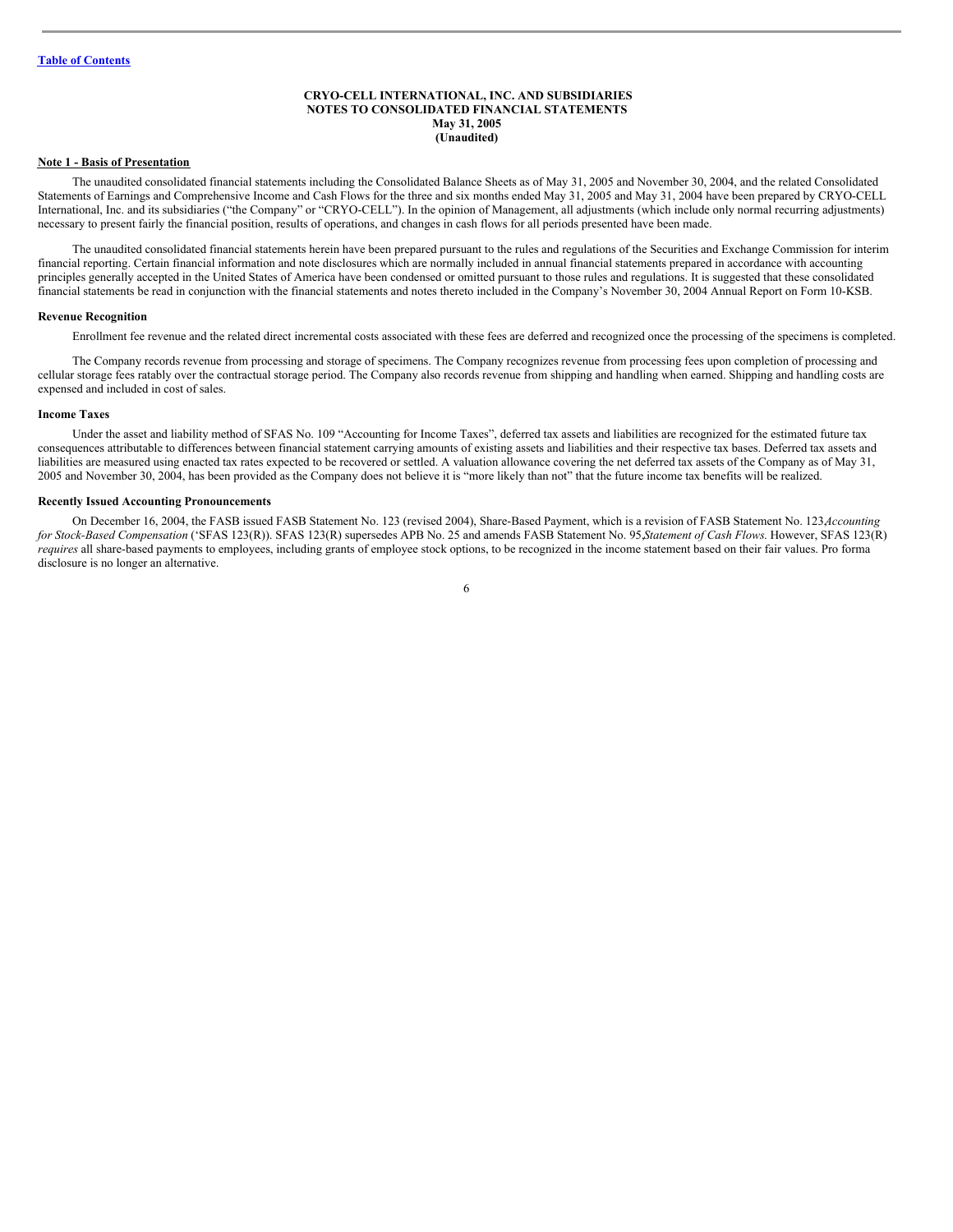SFAS 123(R) must be adopted by small business issuers in the annual period beginning after December 15, 2005. Early adoption will be permitted in periods in which financial statements have not yet been issued. The Company expects to adopt SFAS 123(R) on December 1, 2006.

SFAS 123(R) permits public companies to adopt its requirements using one of two methods:

- 1. A "modified prospective" method in which compensation cost is recognized beginning with the effective date (a) based on the requirements of SFAS 123(R) for all share-based payments granted after the effective date and (b) based on the requirements of SFAS 123 for all awards granted to employees prior to the effective date of SFAS 123(R) that remain unvested on the effective date.
- 2. A "modified retrospective" method which includes the requirements of the modified prospective method described above, but also permits entities to restate based on the amounts previously recognized under SFAS 123 for purposes of pro forma disclosures either (a) all prior periods presented or (b) prior interim periods of the year of adoption.

The Company plans to adopt SFAS 123 using the modified prospective method.

As permitted by SFAS 123, the Company currently accounts for share-based payments to employees using Opinion 25's intrinsic value method and, as such, generally recognizes no compensation cost for employee stock options. Accordingly, the adoption of SFAS 123(R)'s fair value method will have a significant impact on our result of operations, although it will have no impact on our overall financial position. The impact of adoption of SFAS 123(R) cannot be predicted at this time because it will depend on levels of share-based payments granted in the future. However, had we adopted SFAS 123(R) in prior periods, the impact of that standard would have approximated the impact of SFAS 123 as described in the disclosure of pro forma net income and earnings per share in Note 2 to our consolidated financial statements. SFAS 123(R) also requires the benefits of tax deductions in excess of recognized compensation cost to be reported as a financing cash flow, rather than as an operating cash flow as required under current literature. This requirement will reduce net operating cash flows and increase net financing cash flows in periods after adoption. While the company cannot estimate what those amounts will be in the future (because they depend on, among other things, when employees exercise stock options), the amount of operating cash flows recognized in prior periods for such excess tax deductions were \$0 for the six months ended May 31, 2005 and May 31, 2004.

## **Note 2 – Earnings per Common Share**

Earnings per common share data is based on net income and not comprehensive income. The following table sets forth the calculation of basic and diluted earnings per share:

|                                                                | <b>Three Months Ended</b>    |         |              |         | <b>Six Months Ended</b> |         |               |         |  |  |  |  |  |  |  |  |  |  |  |  |  |  |  |  |  |  |  |  |  |  |  |  |  |  |  |  |  |  |  |  |  |  |  |  |  |  |  |  |  |  |  |  |  |  |  |  |  |  |  |            |  |            |
|----------------------------------------------------------------|------------------------------|---------|--------------|---------|-------------------------|---------|---------------|---------|--|--|--|--|--|--|--|--|--|--|--|--|--|--|--|--|--|--|--|--|--|--|--|--|--|--|--|--|--|--|--|--|--|--|--|--|--|--|--|--|--|--|--|--|--|--|--|--|--|--|--|------------|--|------------|
|                                                                | May 31, 2005<br>May 31, 2004 |         |              |         | May 31, 2005            |         | May 31, 2004  |         |  |  |  |  |  |  |  |  |  |  |  |  |  |  |  |  |  |  |  |  |  |  |  |  |  |  |  |  |  |  |  |  |  |  |  |  |  |  |  |  |  |  |  |  |  |  |  |  |  |  |  |            |  |            |
| Numerator:                                                     |                              |         |              |         |                         |         |               |         |  |  |  |  |  |  |  |  |  |  |  |  |  |  |  |  |  |  |  |  |  |  |  |  |  |  |  |  |  |  |  |  |  |  |  |  |  |  |  |  |  |  |  |  |  |  |  |  |  |  |  |            |  |            |
| Net Income                                                     | \$                           | 115,571 | S.           | 608,410 | S.                      | 294,197 | \$            | 822,699 |  |  |  |  |  |  |  |  |  |  |  |  |  |  |  |  |  |  |  |  |  |  |  |  |  |  |  |  |  |  |  |  |  |  |  |  |  |  |  |  |  |  |  |  |  |  |  |  |  |  |  |            |  |            |
| Denominator:                                                   |                              |         |              |         |                         |         |               |         |  |  |  |  |  |  |  |  |  |  |  |  |  |  |  |  |  |  |  |  |  |  |  |  |  |  |  |  |  |  |  |  |  |  |  |  |  |  |  |  |  |  |  |  |  |  |  |  |  |  |  |            |  |            |
| Weighted-average shares outstanding-basic                      | 11,602,047                   |         | 11,355,379   |         | 11,545,765              |         | 11,354,805    |         |  |  |  |  |  |  |  |  |  |  |  |  |  |  |  |  |  |  |  |  |  |  |  |  |  |  |  |  |  |  |  |  |  |  |  |  |  |  |  |  |  |  |  |  |  |  |  |  |  |  |  |            |  |            |
| Dilutive common shares issuable upon exercise of stock options | 590,966                      |         | 190,886      |         | 639,898                 |         | 242,948       |         |  |  |  |  |  |  |  |  |  |  |  |  |  |  |  |  |  |  |  |  |  |  |  |  |  |  |  |  |  |  |  |  |  |  |  |  |  |  |  |  |  |  |  |  |  |  |  |  |  |  |  |            |  |            |
| Weighted-average shares-diluted                                | 12,193,013                   |         |              |         | 11,546,265              |         |               |         |  |  |  |  |  |  |  |  |  |  |  |  |  |  |  |  |  |  |  |  |  |  |  |  |  |  |  |  |  |  |  |  |  |  |  |  |  |  |  |  |  |  |  |  |  |  |  |  |  |  |  | 12,185,663 |  | 11,597,753 |
| Earnings per share:                                            |                              |         |              |         |                         |         |               |         |  |  |  |  |  |  |  |  |  |  |  |  |  |  |  |  |  |  |  |  |  |  |  |  |  |  |  |  |  |  |  |  |  |  |  |  |  |  |  |  |  |  |  |  |  |  |  |  |  |  |  |            |  |            |
| <b>Basic</b>                                                   | Ŝ.                           | .01     | \$           | .05     | S                       | .03     | <sup>\$</sup> | .07     |  |  |  |  |  |  |  |  |  |  |  |  |  |  |  |  |  |  |  |  |  |  |  |  |  |  |  |  |  |  |  |  |  |  |  |  |  |  |  |  |  |  |  |  |  |  |  |  |  |  |  |            |  |            |
| Diluted                                                        |                              | .01     | $\mathbb{S}$ | .05     | $\mathbb{S}$            | .02     | $\mathbb{S}$  | .07     |  |  |  |  |  |  |  |  |  |  |  |  |  |  |  |  |  |  |  |  |  |  |  |  |  |  |  |  |  |  |  |  |  |  |  |  |  |  |  |  |  |  |  |  |  |  |  |  |  |  |  |            |  |            |

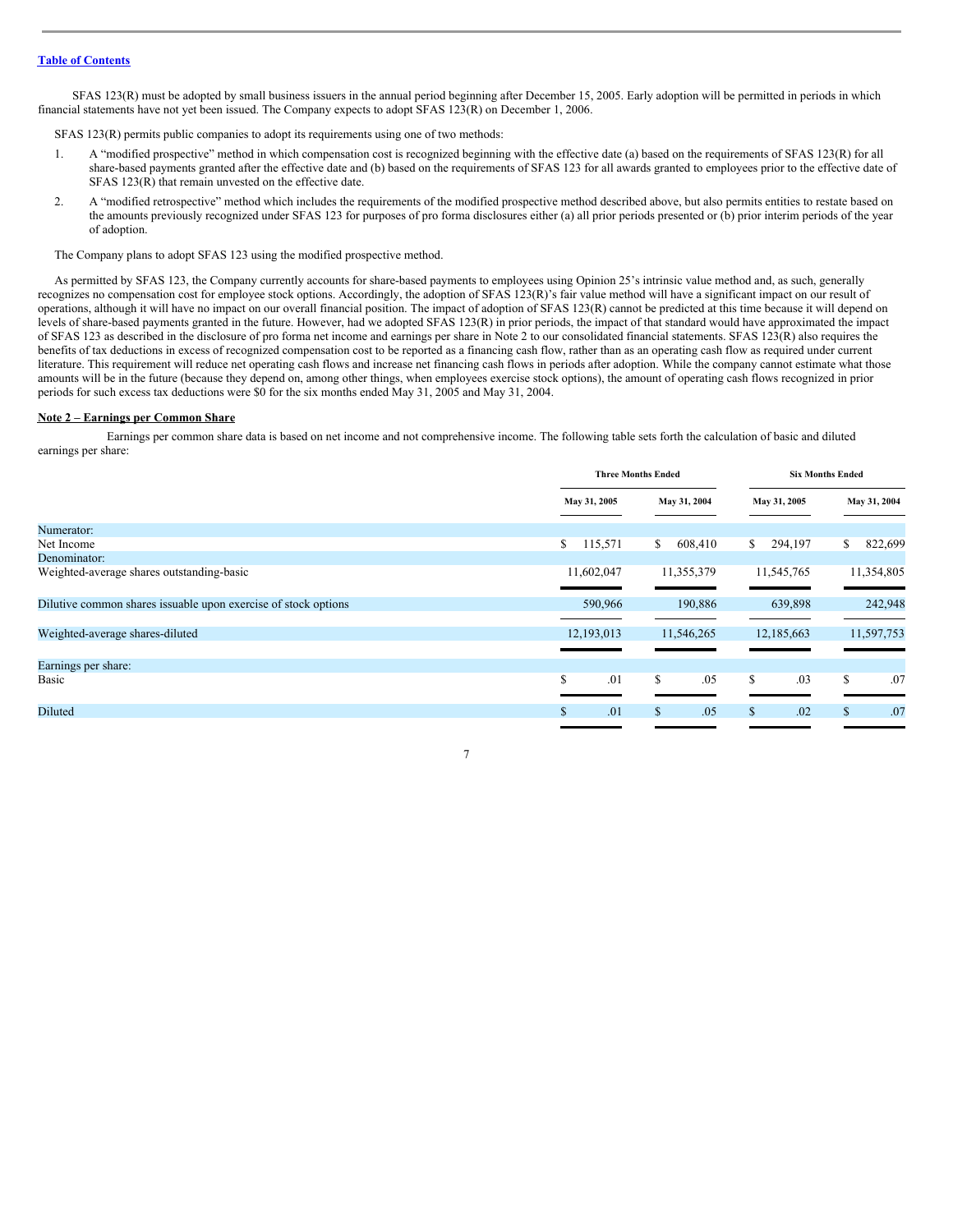For the three and six months ended May 31, 2005 and May 31, 2004, options to purchase 433,546 and 389,056, and 454,400 and 434,000 shares of common stock, respectively, were outstanding during the period but were not included in the computation of diluted earnings per share because the options' exercise prices were greater than the average market price of the common shares, and therefore, the effect would be anti-dilutive.

## **Note 3 – Legal Proceedings**

The Company is involved in the following legal proceedings:

On February 22, 2002 the Company was named as a defendant in a complaint filed by Pharmastem Therapeutics, Inc. ("Pharmastem") in the United States District Court of Delaware (Wilmington) (the "Court"), Case No. 02-148-GMS, alleging patent infringement of U.S Patents Nos. 5,004,681 ('681 patent') which relates to the collection, processing, and storage of stem cells derived from umbilical cord blood and 5,192,553 ('553 patent') which relates to the therapeutic uses of stem cells derived from umbilical cord blood. Pharmastem, a Delaware corporation, named eight companies (three of which are now out of business) involved in cord blood banking. The suit sought an injunction against the companies, an unspecified amount of damages or royalties, treble damages and attorney's fees. The trial was held in October 2003 and pursuant to a jury verdict entered on October 30, 2003, a judgment was entered against the Company in the amount of \$957,722 for damages relating to royalties resulting from revenues generated from specimens processed and stored from April 11, 2000 through August 31, 2003. The Company recognized a liability for the year ended November 30, 2003 in the amount of the judgment and an additional expense in the amount of \$145,000 for estimated damages relating to royalties resulting from revenues generated from specimens processed and stored. For the three months and six months ended May 31, 2004 the Company accrued an additional expense in the amount of approximately \$169,000 and  $$322,000$  for revenues generated for specimens processed and stored.

During fiscal 2004 the Company accrued an additional \$523,000 (which includes the \$169,000 and \$322,000 accrued during the three and six months ended May 31, 2004, respectively) for estimated damages relating to royalties resulting from revenues generated from specimens processed and stored during the first, second and third quarters of fiscal 2004 recognizing that it was probable that the damages would continue to accrue at a rate of 6.125% should the judgment remain in effect related to the '681 patent. In December 2003, the Company transferred \$957,722 into an escrow account. The defendants, including the Company, filed motions for post-trial relief, and execution of the judgment was stayed pending disposition of those motions. The plaintiff also filed motions seeking an award of approximately \$2,800,000 for enhanced damages, counsel fees and interest, as well as for a permanent injunction against future infringement. The Company did not accrue the \$2,800,000, as the Company felt the likelihood of such an award was remote.

On September 15, 2004, the Court ruled on the post trial motions. The Court vacated its judgment, overturning the jury's verdict for patent infringement and damages previously entered against the Company, and denied Pharmastem's request for an injunction and enhanced damages against the defendants. Reversing the jury's verdict, the Court entered a new judgment in favor of the Company and the other defendant blood banks with regard to Pharmastem's '553 patent, holding that the cord blood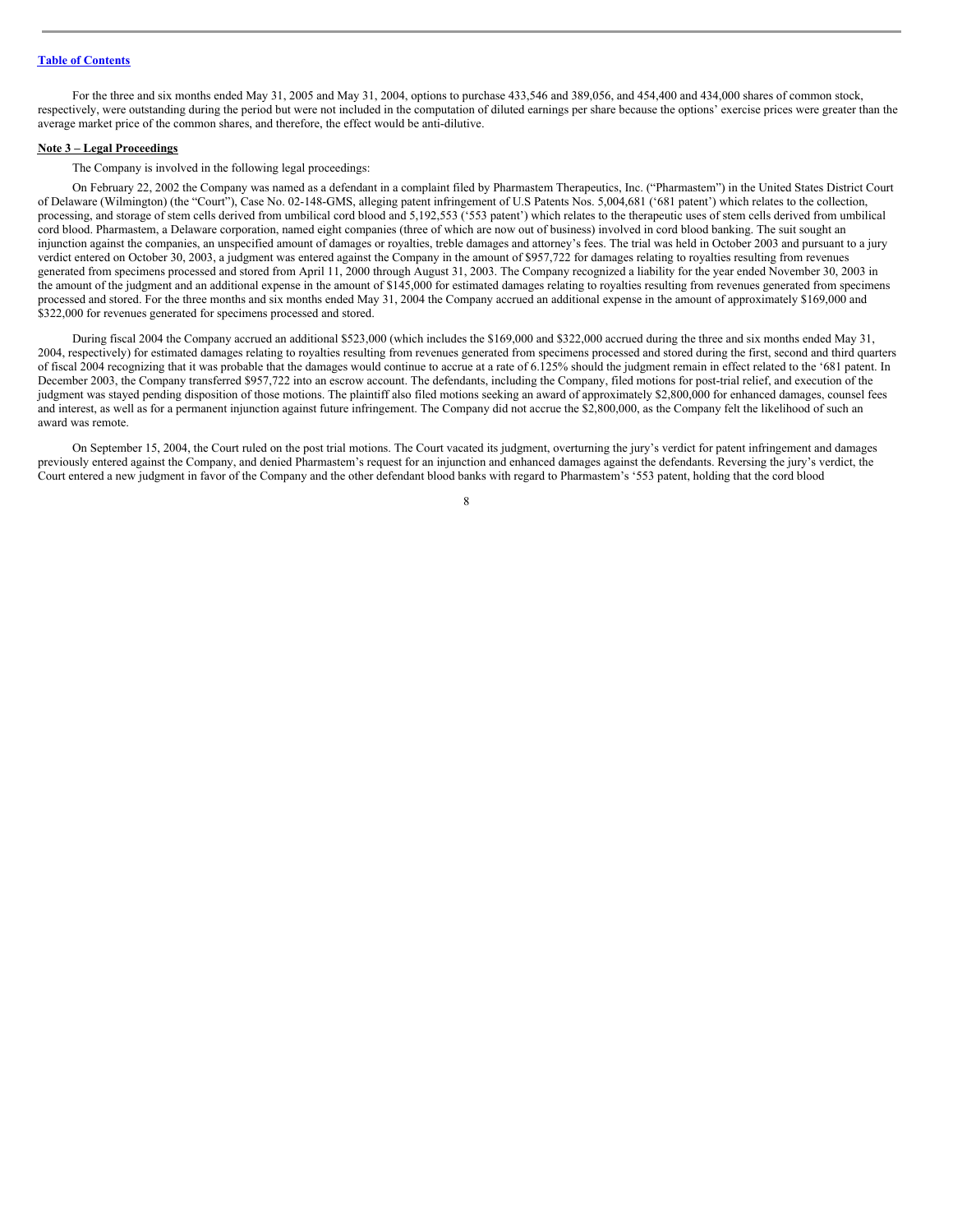banks are not, and cannot be, liable for contributory infringement of the patent because they do not sell, or offer for sale, umbilical cord blood. Rather, the private blood banks provide a service of processing and preservation of cord blood for families. With regard to Pharmastem's original patent the '681 patent, the Court granted CRYO-CELL and its co-defendants a new trial on the issues of infringement and damages, finding that the jury's earlier verdict of infringement was "against the great weight of the evidence".

As a result of the September 15, 2004 ruling the Company reversed all prior accruals related to the '681 patent totaling \$1,102,968, during the third quarter of fiscal 2004. The Company was no longer obligated to hold the \$957,722 in an escrow account and the funds were returned to the Company in October 2004.

On October 4, 2004, Pharmastem filed in the Delaware action a motion for preliminary injunction against the Company (and its co-defendants) regarding the '681 patent. Pharmastem sought an injunction limiting the ability of the Company to refer to the use of umbilical cord blood in the treatment of adults in the marketing of the Company's services, to advise customers for its services that cord blood stored hereafter is for pediatric use only, and to enjoin the Company from storing cord blood units that have sufficient stem cells to effect the hematopoietic reconstitution of an adult. The Company and other defendants filed a motion asking the court to reconsider the denial of the judgment as a matter of law on the '681 patent. On December 14, 2004, the Court ruled in favor of the Company and other defendants. The effect of this order is that final judgment has now been entered in favor of CRYO-CELL and the other defendants on Pharmastem's charges of infringement of both patents that were asserted in that case, marking a final disposition of the case in CRYO-CELL's favor, and denying Pharmastem's motion for preliminary injunction. Pharmastem has filed an appeal of the decision to the United States Court of Appeals for the Federal Circuit. CRYO-CELL and the other defendants have filed a cross-appeal on the issues of the validity and enforceability of the '681 and '553 patents.

Moreover, in a separate action, the U.S. Patent and Trademark Office has recently decided to reexamine the validity of both of the Pharmastem patents that were the subject of the litigation in Delaware, the '553 patent and the '681 patent. In January 2005, a Patent Office examiner entered an office action rejecting all claims of the '553 patent. This action is not final, and Pharmastem has the opportunity to present further argument to the examiner.

On July 28, 2004 the Company was named as a defendant in a complaint filed by Pharmastem Therapeutics, Inc. in the United States District Court for the Middle District of Florida, Tampa Division, Case No. 8:04-cv-1740-T-30TGW alleging infringement of U.S. Patents Nos. 6,461,645 and 6,569,427. These patents are closely related to the '681 and '553 patents that were the subject of Pharmastem's Delaware litigation. Pharmastem also named as a defendant Dr. Bruce Zafran, a member of the Company's scientific and medical advisory board. The suit seeks an injunction, an unspecified amount of damages or royalties, treble damages and attorney's fees. The Company has filed an answer and counterclaims against Pharmastem and its Chief Executive Officer, Nicholas Didier. Pharmastem and Didier have filed motions to dismiss those counterclaims. The Judicial Panel on Multidistrict Litigation transferred this action to the District of Delaware for coordinated pretrial proceedings with other cases brought by Pharmastem alleging infringement of these same two patents by other defendants. The Company intends to vigorously defend the suit. Discovery in the action has not yet commenced.

Between May and July 2003, ten putative class action complaints were filed in the United States District Court of the Middle District of Florida against the Company, certain current and former officers and directors of the Company and two accounting firms who previously audited the Company's consolidated financial statements. All ten complaints alleged violations of federal securities laws, including improper recognition of revenue in the consolidated financial statements presented in certain public reports of the Company. On October 22, 2003, all ten complaints were consolidated (Case No. 03-

 $\overline{Q}$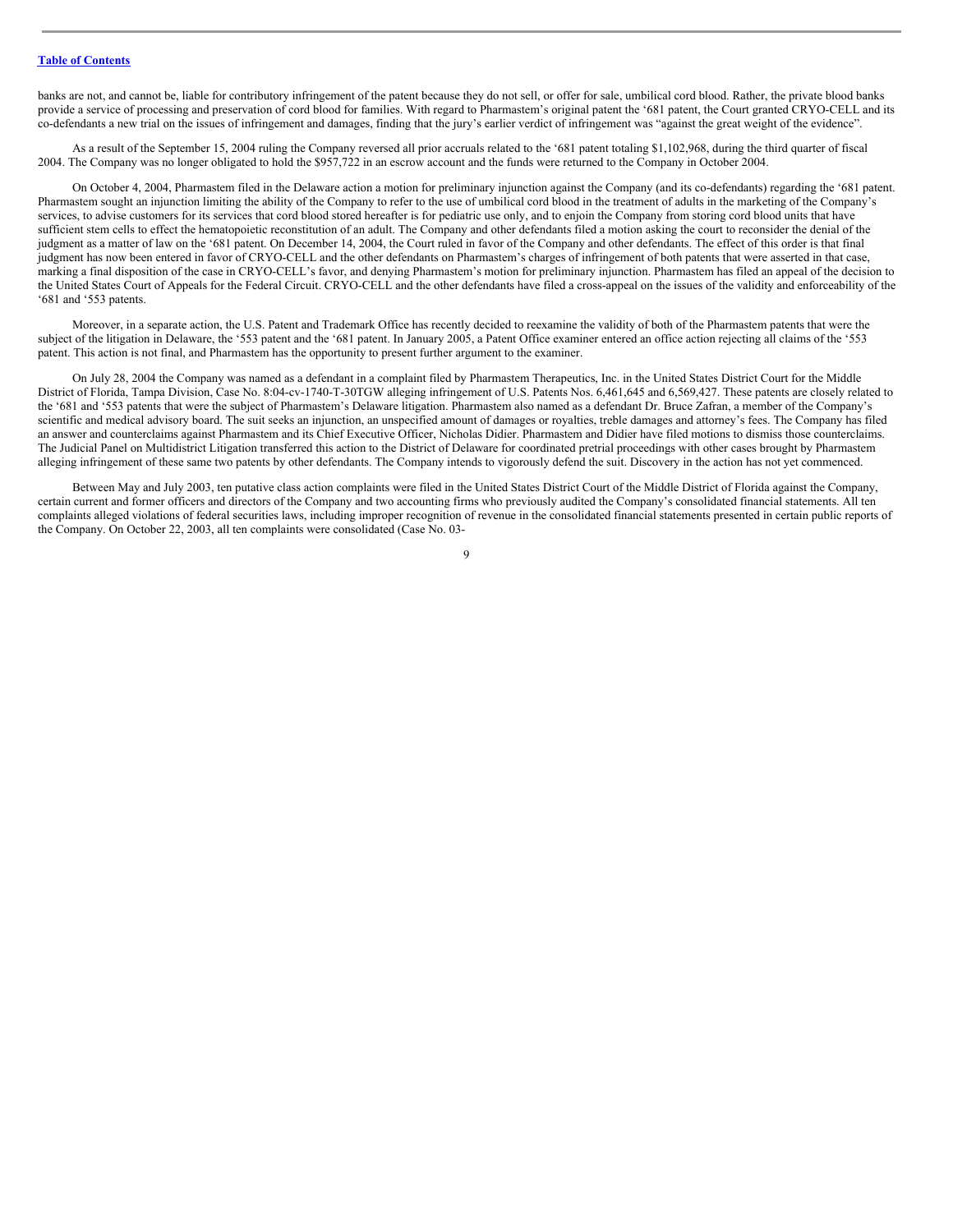CV-1011). On February 17, 2004, the court appointed lead plaintiffs. On April 27, 2004, the lead plaintiffs filed an amended complaint. The amended complaint generally seeks, among other things, certification of a class of persons who purchased the Company's common stock between March 16, 1999 and May 20, 2003 and unspecified damages. On February 25, 2005, the United States District Court for the Middle District of Florida issued an order approving the previously reported formal stipulation of settlement for the litigation. The settlement, which totals \$7 million, includes a payment of \$4 million paid by the insurance carrier of the Company's former auditors. In addition, the Company's insurance carrier paid \$3 million on the Company's behalf under its directors' and officers' insurance policy. The Company previously satisfied the \$175,000 deductible under its directors' and officers' insurance policy, and believes it will have no further financial obligations under the settlement.

#### **Note 4 - Investments in Subsidiaries and Affiliates**

## **Saneron CCEL Therapeutics, Inc. ("Saneron")**

The Company has an ownership interest of approximately 39% and 42% in Saneron, which is accounted for under the equity method of accounting, as of May 31, 2005 and November 30, 2004, respectively. The Company's ownership percentage in Saneron has decreased due to Saneron issuing common shares to other entities and individuals. As of November 30, 2004, independent valuations appraised the Company's approximate 42% interest in Saneron at \$2,070,000. As of May 31, 2005 and November 30, 2004, the net Saneron investment, including goodwill of approximately \$684,000, is reflected on the accompanying consolidated balance sheets at approximately \$686,000 and 717,000, respectively.

For the three and six months ended May 31, 2005, the Company recorded equity in losses of affiliate in losses of Saneron operations \$32,812 and \$53,847. Included in equity in losses of affiliate is approximately \$13,200 and \$23,100 for the three and six months ended May 31, 2005, respectively, related to compensation expense for stock option awards that were granted by Saneron to certain consultants and employees below fair market value. For the three and six months ended May 31, 2004, the Company recorded equity in losses of Saneron operations of \$29,836 and \$36,449. Included in equity in losses of affiliate is approximately \$12,000 and \$24,000 for the three months and six months ended May 31, 2004 related to compensation expense for stock option awards that were granted by Saneron.

As of May 31, 2005 and November 30, 2004, the Company has classified the initial value of Company stock held by Saneron of approximately \$839,000 within stockholders' equity as treasury stock.

### **Stem Cell Preservation Technologies, Inc.**

On January 29, 2004, CRYO-CELL announced the decision to close SCPT, following the resignation of SCPT's Board of Directors and management. SCPT ceased operations immediately thereafter. CRYO-CELL concluded that SCPT required significant additional funding to complete the repurchase and to remain in operation, and that SCPT management's restructuring proposals all would have required CRYO-CELL to make significant cash expenditures. CRYO-CELL owned 11,500,000 (86.6%) shares of SCPT. In accordance with SFAS No. 144, the closing of SCPT represents a discontinued operation as of November 30, 2004. CRYO-CELL has recognized 100% of the losses of SCPT in its statements of earnings and comprehensive income as discontinued operations during the three months ended May 31, 2005 and May 31, 2004 of approximately \$0 and \$0, respectively, and for the six months ended May 31, 2005 and May 31, 2004 approximately \$0 and \$93,000, respectively.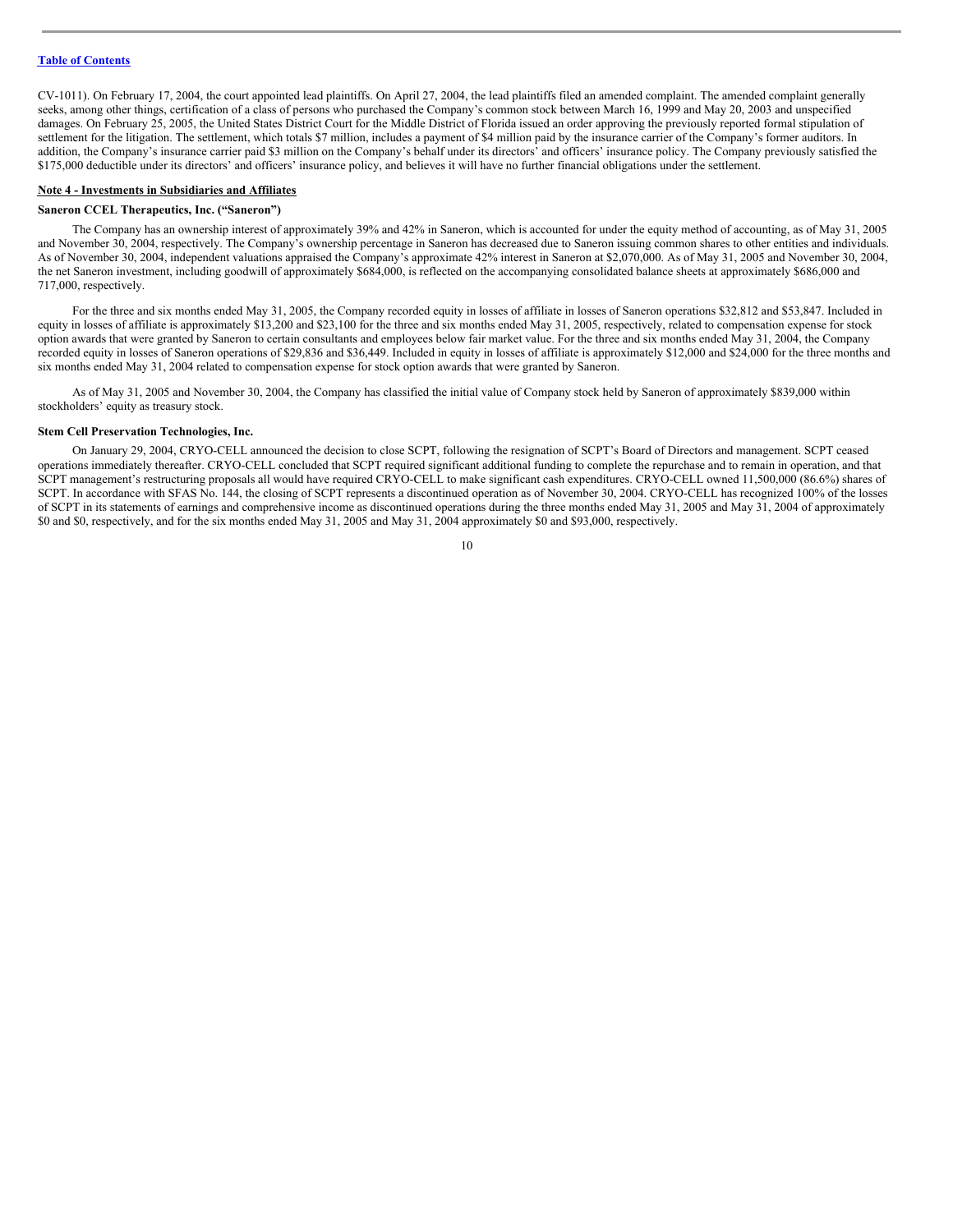## **Note 5 – Stock Options**

The Company accounts for stock options under Accounting Principles Board Opinion No. 25 ("APB No. 25"), under which no compensation expense has been recognized as permitted by SFAS No. 123, *Accounting for Stock-Based Compensation*, ("SFAS No. 123"). The Company has adopted the disclosure requirements of SFAS No. 148, "Accounting for Stock-Based Compensation-Transition and Disclosure" ("SFAS No. 148"). Certain stock options have been issued to consultants of the Company and accounted for under SFAS No. 123. The expense recognized for the three and six months ended May 31, 2005 is \$3,715 and \$12,628, respectively. The expense recognized for the three and six months ended May 31, 2004 is \$34,035 and \$37,296, respectively.

Had SFAS No. 123 been implemented, the Corporation's net income per share would have been adjusted to the amounts indicated below for the three and six months ended May 31, 2005 and May 31, 2004:

|                                                                                                                 | <b>Three Months Ended</b> |                                    |               |           | <b>Six Months Ended</b> |           |                 |           |
|-----------------------------------------------------------------------------------------------------------------|---------------------------|------------------------------------|---------------|-----------|-------------------------|-----------|-----------------|-----------|
|                                                                                                                 |                           | May 31,<br>May 31,<br>2005<br>2004 |               |           | May 31,<br>2005         |           | May 31,<br>2004 |           |
| Net Income, as reported                                                                                         |                           | \$115,571                          |               | \$608,410 |                         | \$294,197 |                 | \$822,699 |
| Deduct: Total stock-based employee compensation expense determined under fair value based method for all awards | (114, 725)                |                                    | (53,978)      |           | (164, 608)              |           | (125, 501)      |           |
| Pro forma net income                                                                                            | 846<br>ъ                  |                                    | \$554,432     |           | \$129,589               |           | \$697,198       |           |
| Income per share:                                                                                               |                           |                                    |               |           |                         |           |                 |           |
| Basic-as reported                                                                                               | \$                        | .01                                | <sup>\$</sup> | .05       | \$.                     | .03       | <sup>\$</sup>   | .07       |
| Diluted-as reported                                                                                             |                           | .01                                |               | .05       | S                       | .02       | S               | .07       |
| Basic-pro forma                                                                                                 |                           |                                    | S             | .05       | <b>S</b>                | .01       | \$              | .06       |
| Diluted-pro forma                                                                                               |                           | _                                  |               | .05       |                         | .01       | S               | .06       |

## **Note 6 – Marketable Securities and Other Investments**

The Company has certain investments in marketable securities, which are categorized as marketable securities and other investments on the accompanying balance sheets and accounted for under SFAS No. 115, "Accounting for Certain Debt and Equity Instruments" ("SFAS No. 115"). Marketable securities were \$825,601 and \$1,266,909 and at May 31, 2005 and November 30, 2004. In accordance with SFAS No. 115, the Company recorded a realized loss of \$3,207 for the three and six months ended May 31, 2005, and a realized gain of \$0 and \$2,958 for the three months and six months ended May 31, 2004, in conjunction with certain marketable securities. Included within marketable securities and other investments on the accompanying consolidated balance sheets as of May 31, 2005 and November 30, 2004 are certificates of deposits of approximately \$721,000 and \$1,087,000 recorded at cost.

## Other Investments

The Company uses the guidance in SFAS No. 115 as described above, to account for the other investments. The fair value of other investments as of May 31, 2005 and November 30, 2004 was approximately \$105,000 and \$180,000, respectively, and the unrealized holding loss recorded as a component of stockholders equity on other investments was approximately \$111,000 and \$36,000 as of May 31, 2005 and November 30, 2004, respectively.

#### **Note 7 – Deferred Consulting Obligation**

During June 2002, the Company entered into a long-term consulting agreement with the founder and prior Chairman and Chief Executive Officer to provide future consulting services to the Company. The

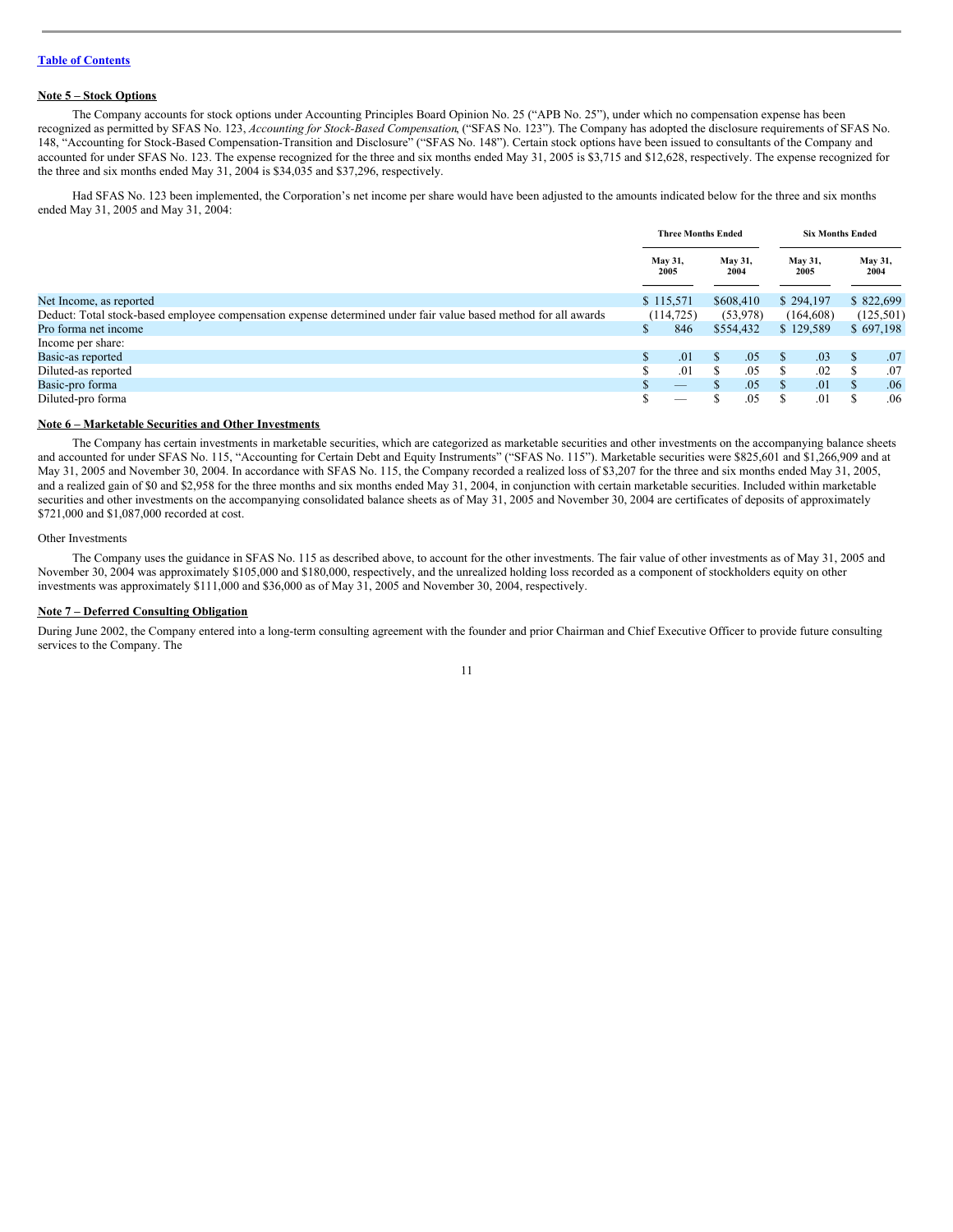Company initially recognized the present value of this agreement as a liability. In August 2004, the Company stopped making payments under the consulting agreement. This agreement was terminated and following negotiations, a new agreement was negotiated by the parties and signed on April 15, 2005. The Company commenced payments under the terms of the new agreement during the second quarter of 2005. The terms of the settlement are confidential. The present value of the new agreement has been reflected as a liability on the consolidated balance sheet as of May 31, 2005.

#### <span id="page-11-0"></span>**Item 2. Management's Discussion and Analysis of Financial Condition and Results of Operations.**

#### **Overview**

The Company is engaged in cryogenic cellular storage, with a focus on the processing and preservation of umbilical cord (U-Cord) blood stem cells for autologous/sibling use. During its history, the Company has engaged in a number of other business activities outside of its core business area, such as development of cellular storage systems, development of new business enterprises and international investments. During the past several fiscal years, the Company incurred losses, related in large part to impairment of assets related to these non-core businesses, expenses of these non-core businesses and significant litigation expenses. During fiscal 2003, the Company announced that it would focus on its core business of marketing the U-Cord™ storage program and increasing the number of customers enrolled, with an emphasis in the U.S. market. Since that time, management has been working to control costs and stabilize the Company's business by continuing to resolve the disputes facing the Company and by directing resources to the core business.

During the six months ended May 31, 2005, the Company increased its revenues by 19% over the level in the 2004 period and achieved net income of approximately \$294,000, compared to \$823,000 in the 2004 period. Net storage revenues increased because of an increase in the customer base and the effects of two price increases during 2003 and one price increase during the third quarter of 2004 for newly enrolled customers. The Company continued to be profitable mainly because the increase in revenue due to the increase in the customer base, the 2004 price increase, and recognition of \$498,000 in non-cash income in the second quarter in connection with the re-negotiation of a deferred consulting agreement with a former officer, which were partially offset by the increases in cost of sales and marketing, general, and administrative expenses. The significant increase in these expenses resulted mainly from costs to enhance existing production procedures and quality systems in the processing of cord blood specimens at the Company's new state-of-the-art, current Good Manufacturing Practice and Good Tissue Practice (cGMP/cGTP)-compliant facility in Oldsmar, Florida. The Company also deployed a new customer database, new network infrastructure and implemented plans to expand sales and marketing initiatives, which increased expenses.

At May 31, 2005, the Company had cash and cash equivalents of approximately \$5,419,000 and marketable securities and other investments of approximately \$826,000. The Company's cash increased by approximately \$681,000 during the first two quarters, as a result of its cash flow from operations and the proceeds from the exercise of stock options. As of July 13, 2005, the Company maintains no indebtedness.

## **Discontinued Operations**

Discontinued operations consisted of SCPT, CRYO-CELL's subsidiary that was closed in 2004. See Note 4 to the Consolidated Financial Statements. In accordance with SFAS No. 144, the closing of SCPT represents a discontinued operation as of November 30, 2004. Through November 30, 2002, aggregate losses attributable to the minority interest exceeded the minority's interest in the equity capital of SCPT. As a result, minority interest on the balance sheet as of May 31, 2005 and November 30, 2004 is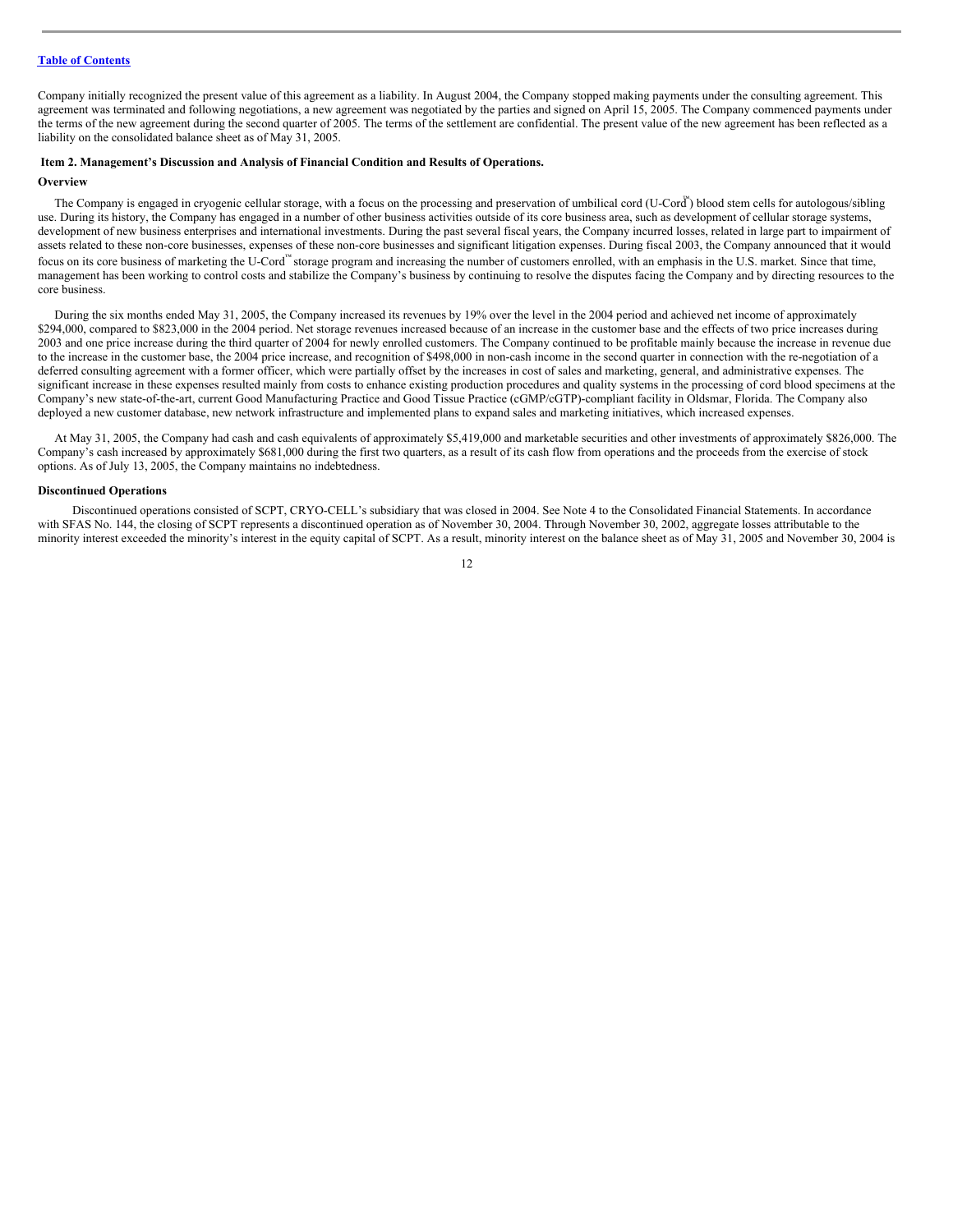reflected at \$0, and CRYO-CELL has recognized 100% of the losses of SCPT in its statements of earnings and comprehensive income as discontinued operations during the three and six months ended May 31, 2005 and May, 2004 of approximately \$0 and \$93,000, respectively, of which the minority interest portion is approximately \$0 and \$13,000, respectively.

## **Results of Operations – Three-month period ended May 31, 2005**

*Revenues.* Revenues for the three months ended May 31, 2005 were \$3,574,369 as compared to \$3,196,218 for the same period in 2004, representing a 12% increase. The increase is primarily attributable to the effects of successfully implemented price increases during 2004 for newly enrolling clients, as well as the overall increase in customer base over the prior year, which led to a significant increase in storage revenues. These increases were partially offset by an increase in sales discounts. During 2004, the Company implemented a price increase affecting its enrollment, processing and testing fees ('Initial Fee'). These price increases began to have a positive impact on revenues and gross profits in the third quarter 2003 and the impact has continued through the second quarter of 2005.

Cost of Sales. Cost of sales for the three months ended May 31, 2005 was \$1,107,898 as compared to \$742,357 for the same period in 2004, representing a 49% increase. Cost of sales were 31% of revenues for the three months ended May 31, 2005 compared with 23% for the three months ended May 31, 2004. Cost of sales as a percentage of revenue increased due to an increase in sales promotions, laboratory supplies, cord blood collection reimbursements, and salaries and wages. Cost of sales includes wages and supplies associated with new process enhancements to the existing production procedures and quality systems in the processing of cord blood specimens at the Company's facility in Oldsmar, Florida and the costs associated with storage of specimens at the Safti-Cell facility in Arizona. During the second quarter of fiscal 2005, the Company implemented a new processing methodology in accordance with emerging requirements of the American Association of Blood Banks (AABB). The new process utilizes closed-system bags rather than vial storage. Due to this transition to a new processing methodology, as well as, the enhanced level of security designed in the Company's new facility, the Company discontinued offering the dual storage service to new customers during the second quarter of fiscal 2005. The increase in the cost of laboratory supplies is a direct result of the transition to the new processing methodology.

*Marketing, General and Administrative Expenses.* Marketing, general and administrative expenses during the three months ended May 31, 2005 were \$2,621,617 as compared to \$1,596,263 for the three months ended May 31, 2004 representing a 64% increase. The increase was largely attributable to the implementation of the Company's plans to expand its sales and marketing initiatives, which resulted in a significant increase in consumer advertising. Consulting fees related to the deployment of a new customer database and Sarbanes-Oxley compliance also contributed to the increase. Marketing, general and administrative expenses were 73% of revenues for the three months ended May 31, 2005 compared to 50% for the three months ended May 31, 2004. Marketing, general and administrative expenses increased as a percentage of revenue due to the aforementioned increases, which were partially offset by the increase in revenue.

*Research, Development and Related Engineering Expenses.*Research, development and related engineering expenses for the three months ended May 31, 2005 were \$2,204 as compared to \$14,078 for the three months ended May 31, 2004, a decrease of 84%.

*Interest Expense.* Interest expense for the three months ended May 31, 2005 was \$202,936 as compared to \$191,372 for the same period in 2004. Interest expense is mainly comprised of payments made to the other parties to the Company's RSAs based on the Company's storage revenue. Prior to fiscal 2002, the Company entered into RSAs with individuals and entities for specific geographic areas. The Company's RSAs provide that in exchange for an up-front payment, the Company would share in perpetuity a percentage of its future revenue derived from the annual storage fees charged related to a certain number

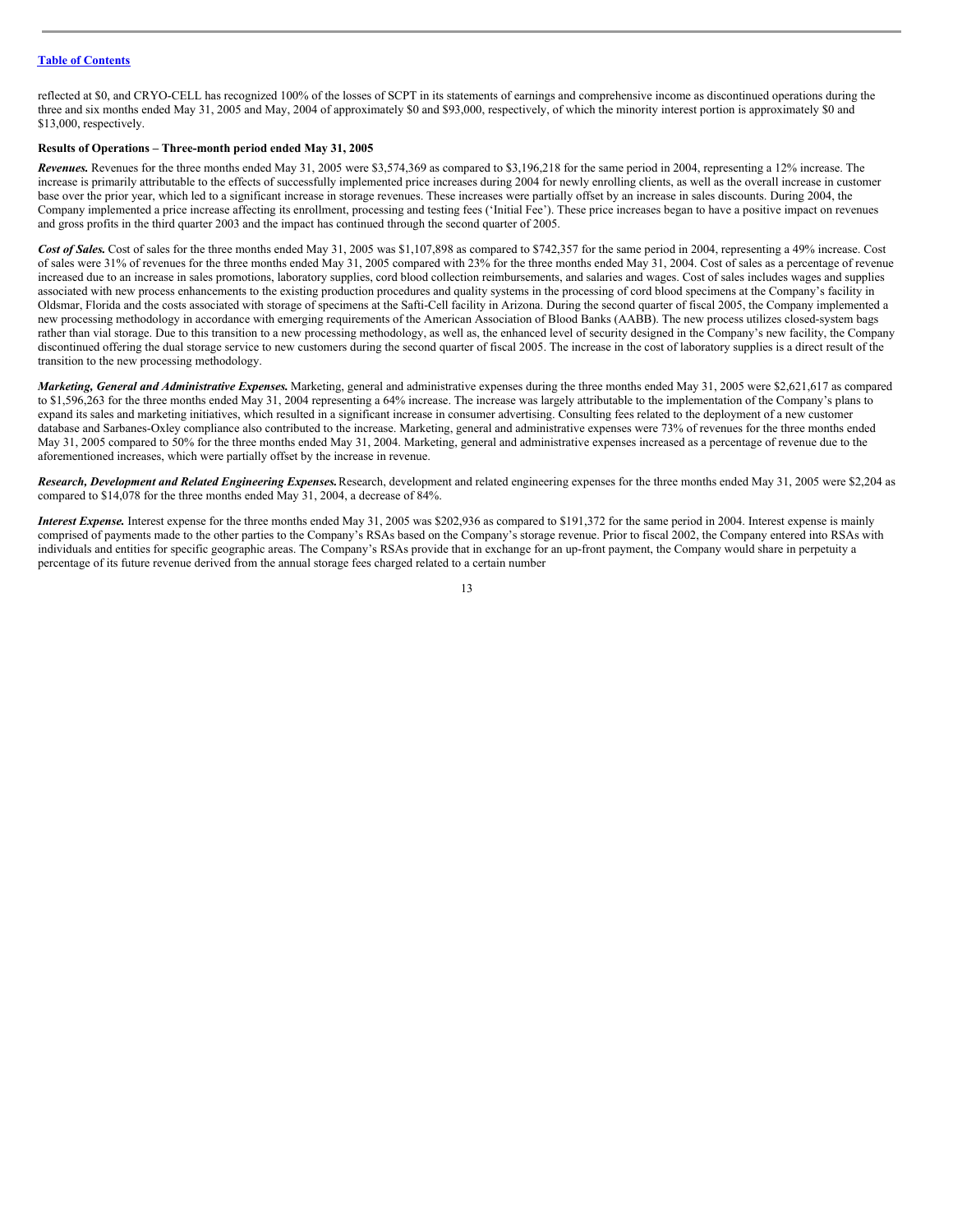of specimens that originated from specific areas. The Company currently has four RSAs covering the following states: New York, Texas, Florida and Illinois (including contiguous states). As the Company receives annual storage fees relating to specimens from these states, the portion of the fees shared with the parties to the RSAs are recognized as interest expense. If the Company's revenues continue to increase in areas covered by RSAs, the Company's interest expense related to the RSA payments will also increase.

Also included in interest expense is the amortization of the present value of a deferred consulting agreement in the amount of \$5,206 and \$17,939 for the three months ended May 31, 2005 and May 31, 2004, respectively.

*Licensee Income.* Licensee income for the three months ended May 31, 2005, was \$93,198 as compared to \$76,204 for the same period in 2004. Licensee income for these periods was royalty income earned on the subsequent processing and storage of specimens in geographical areas where the Company has license agreements, and from the sale of sub-license agreements by licensees.

*Equity in Losses of Af iliate.*Equity in losses of affiliate was \$32,812 for the three months ended May, 31, 2005, compared to \$29,836 for the 2004 period. During the three months ended May 31, 2005 and May 31, 2004, the Company recorded approximately \$13,000 and \$12,000, respectively, in equity in losses of affiliates related to compensation expense for stock option awards that were granted by Saneron CCEL Therapeutics, Inc. ("SCTI") to certain consultants and employees below fair market value.

*Other Income*. For the three months ended May 31, 2005, the Company recorded other income of \$498,161 due to the cancellation of a deferred consulting obligation agreement. A new deferred consulting agreement was negotiated and signed during the second quarter 2005. The terms of this settlement agreement are confidential.

## **Results of Operations – Six-month period ended May 31, 2005**

*Revenues.* Revenues for the six months ended May 31, 2005 were \$6,842,727 as compared to \$5,774,027 for the same period in 2004, representing a 19% increase. The increase is primarily attributable to the effects of successfully implemented price increases during 2004 for newly enrolling clients, as well as the overall increase in customer base over the prior year, which led to a significant increase in storage revenues. These increases were partially offset by an increase in sales discounts. During 2004, the Company implemented a price increase affecting its enrollment, processing and testing fees ('Initial Fee'). These price increases began to have a positive impact on revenues and gross profits in the third quarter 2003 and the impact continued through the second quarter of 2005.

Cost of Sales. Cost of sales for the six months ended May 31, 2005 was \$1,958,030 as compared to \$1,367,509 for the same period in 2004, representing a 43% increase. Cost of sales were 29% of revenues for the six months ended May 31, 2005 compared with 24% for the six months ended May 31, 2004. Cost of sales as a percentage of revenue increased due to an increase in sales promotions and cord blood collection reimbursements. Cost of sales includes wages and supplies associated with new process enhancements to the existing production procedures and quality systems in the processing of cord blood specimens at the Company's facility in Oldsmar, Florida and the costs associated with storage of specimens at the Safti-Cell facility (a related party as of February 29, 2004) in Arizona. During the second quarter of fiscal 2005, the Company implemented a new processing methodology in accordance with emerging requirements of the American Association of Blood Banks (AABB). The new process utilizes closedsystem bags rather than vial storage. Due to this transition to a new processing methodology, as well as, the enhanced level of security designed in the Company's new facility, the Company discontinued offering the dual storage service to new customers during the second quarter of fiscal 2005.

*Marketing, General and Administrative Expenses.* Marketing, general and administrative expenses during the six months ended May 31, 2005 were \$4,652,320 as compared to \$3,138,100 for the six months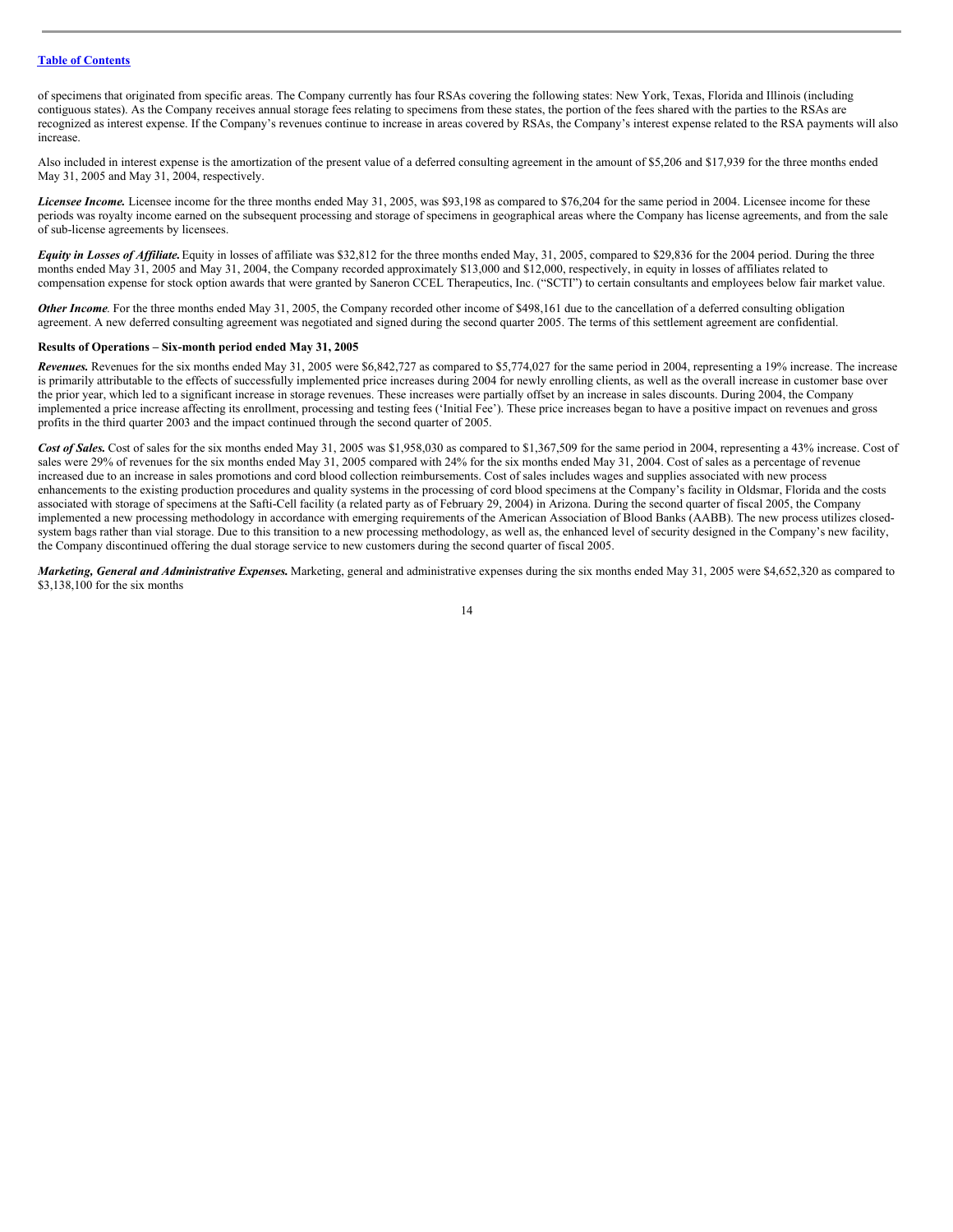ended May 31, 2004 representing a 48% increase. The increase was largely attributable to the implementation of the Company's plans to expand its sales and marketing initiatives, which resulted in a significant increase in consumer advertising. Consulting fees related to the deployment of a new customer database and Sarbanes-Oxley compliance also contributed to the increase. Marketing, general and administrative expenses were 68% of revenues for the six months ended May 31, 2005 compared to 54% for the six months ended May 31, 2004. Marketing, general and administrative expenses increased as a percentage of revenue due to the aforementioned increases, which were partially offset by the increase in revenue.

*Research, Development and Related Engineering Expenses.*Research, development and related engineering expenses for the six months ended May 31, 2005 were \$16,068 as compared to \$54,439 for the three months ended May 31, 2004, a decrease of 70%.

*Interest Expense.* Interest expense for the six months ended May 31, 2005 was \$390,763 as compared to \$367,484 for the same period in 2004. Interest expense is mainly comprised of payments made to the other parties to the Company's RSAs based on the Company's storage revenue. Prior to fiscal 2002, the Company entered into RSAs with individuals and entities for specific geographic areas. The Company's RSAs provide that in exchange for an up-front payment, the Company would share in perpetuity a percentage of its future revenue derived from the annual storage fees charged related to a certain number of specimens that originated from specific areas. The Company currently has four RSAs covering the following states: New York, Texas, Florida and Illinois (including contiguous states). As the Company receives annual storage fees relating to specimens from these states, the portion of the fees shared with the parties to the RSAs are recognized as interest expense. If the Company's revenues continue to increase in areas covered by RSAs, the Company's interest expense related to the RSA payments will also increase. Also included in interest expense is the amortization of the present value of a deferred consulting agreement in the amount of \$5,206 and \$39,356 for the six months ended May 31, 2005 and May 31, 2004, respectively.

*Licensee Income.* Licensee income for the six months ended May 31, 2005, was \$197,954 as compared to \$153,439 for the same period in 2004. Licensee income for these periods was royalty income earned on the subsequent processing and storage of specimens in geographical areas where the Company has license agreements, and from the sale of sub-license agreements by licensees.

Settlement on Insurance Claim. For the six months ended May 31, 2004, the Company received \$135,338 as settlement to an insurance claim for reimbursement of a portion of the legal and settlement fees pertaining to settled lawsuits filed by the Company's former President and Chief Operating Officer.

*Equity in Losses of Af iliate.*Equity in losses of affiliate was \$53,847 for the six months ended May 31, 2005, compared to \$36,449 for the 2004 period. During the six months ended May 31, 2005 and May 31, 2004, the Company recorded approximately \$23,000 and \$24,000, respectively, in equity in losses of affiliates related to compensation expense for stock option awards that were granted by Saneron CCEL Therapeutics, Inc. ("SCTI") to certain consultants and employees below fair market value.

**Other Income**. For the six months ended May 31, 2005, the Company recorded other income of \$498,161 due to the cancellation of a deferred consulting obligation agreement. A new deferred consulting agreement was negotiated and signed during the second quarter 2005. The terms of this settlement agreement are confidential.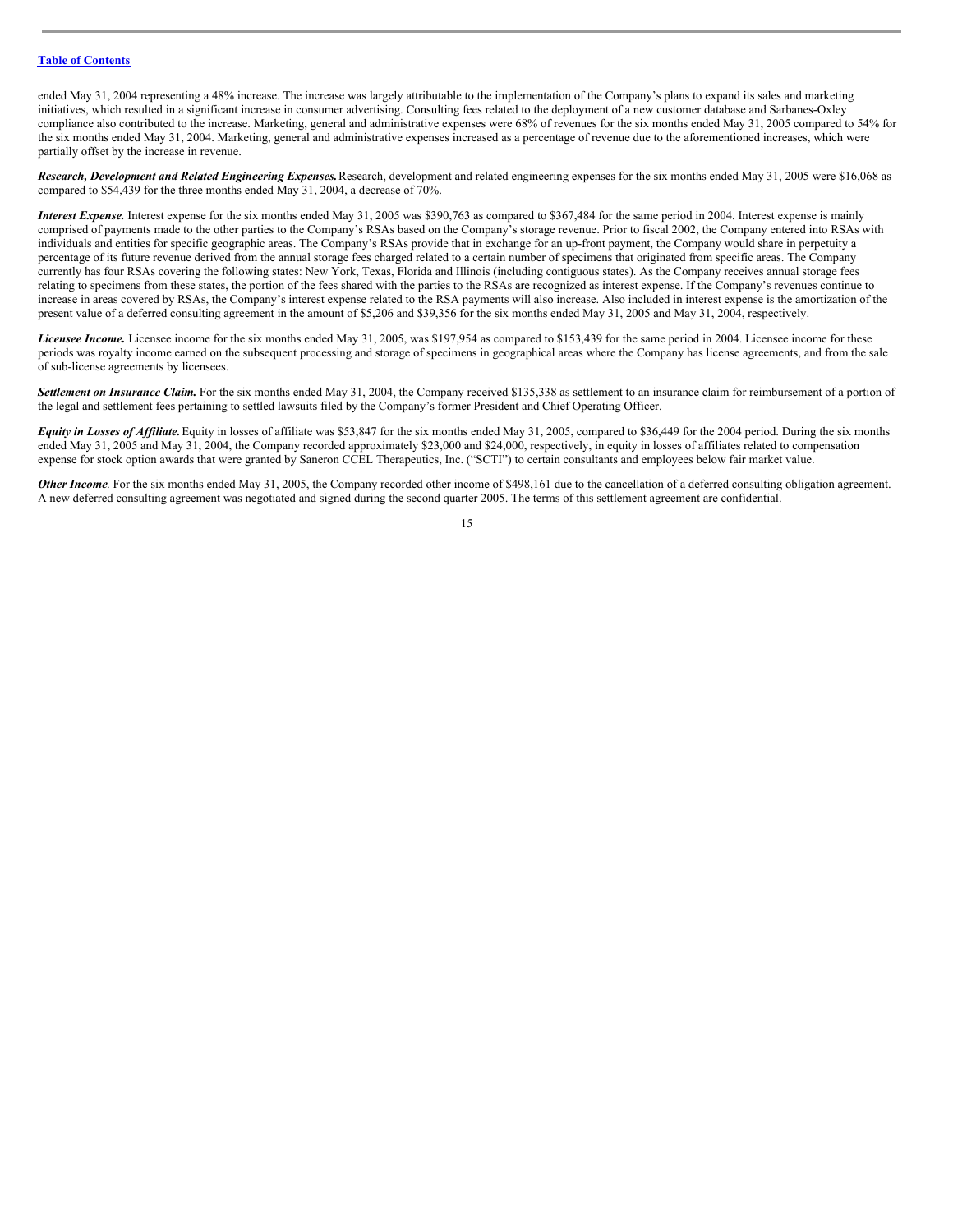## **Liquidity and Capital Resources**

Through May 31, 2005, the Company's sources of cash have been from sales of its U-Cord™ program to customers, the sale of license agreements and proceeds from RSAs. Currently, the Company's cash flow is derived primarily from sales relating to its storage services, including the Initial Fee and ongoing storage fees.

At May 31, 2005, the Company had cash and cash equivalents of \$5,418,653 as compared to \$4,737,368 at November 30, 2004. The increase in cash and cash equivalents during the six months ended May 31, 2005 was primarily attributable to the following:

Cash provided by operating activities for the six months ended May 31, 2005 amounted to \$685,561, which was primarily attributable to the Company's operating activities including licensing fees, a price increase, and an increase in recurring revenue from the current client base.

Cash used in investing activities for the six months ended May 31, 2005 amounted to \$138,127, which was primarily attributable to the purchase of approximately \$522,000 of software, furniture, and equipment, offset by the \$363,000 of proceeds received for the redemption of marketable securities.

Cash provided by financing activities for the six months ended May 31, 2005 amounted to \$133,851, which consisted primarily of proceeds provided by the exercise of stock options.

The Company also has certain investments in marketable securities and certificates of deposit, totaling \$825,601 at May 31, 2005.

The Company does not have a line of credit or other type of financing instrument. Capital expenditures for the Company's new facility were funded from cash flow from operations. The Company anticipates making capital expenditures of approximately \$700,000 over the next twelve months.

The Company anticipates that its cash and cash equivalents, marketable securities and cash flows from operations will be sufficient to fund its operations for at least the next 12 to 18 months. Cash flows from operations will depend primarily upon increasing revenues from sales of its umbilical cord blood cellular storage services and controlling expenses. The Company has attempted to focus its capital resources on its core business of cellular storage services by de-emphasizing certain non-core business activities and through settlement of some of its legal disputes. The adequacy of the Company's cash resources will depend to some extent on its ability to further reduce legal expenses resulting from continuing legal disputes and to minimize the impact of legal settlements or judgments from these disputes.

## **Critical Accounting Policies**

The preparation of consolidated financial statements and related disclosures in conformity with accounting principles generally accepted in the United States requires estimates and assumptions that affect the reported amounts of assets and liabilities, revenues and expenses and related disclosures of contingent assets and liabilities in the consolidated financial statements and accompanying notes. The SEC has defined a company's critical accounting policies as the ones that are most important to the portrayal of the company's financial condition and results of operations, and which require the company to make its most difficult and subjective judgments, often as a result of the need to make estimates of matters that are inherently uncertain. The Company believes that its estimates and assumptions are reasonable under the circumstances; however, actual results may vary from these estimates and assumptions. We have identified the following critical accounting policies that affect the more significant judgments and estimates used in the preparation of the consolidated financial statements.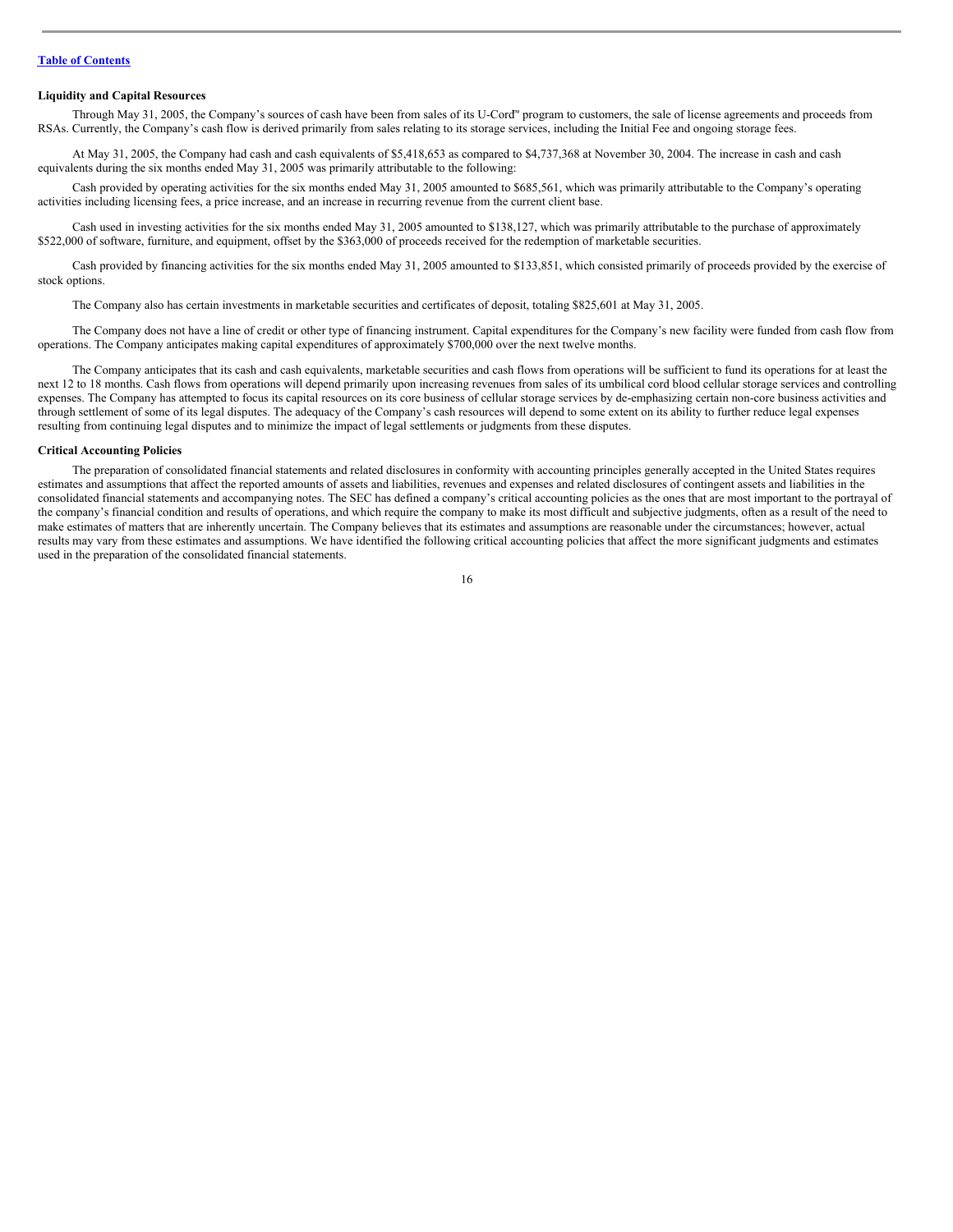## **Reclassifications**

Reclassifications have been made to the consolidated financial statements for the three and six months ended May 31, 2004 to conform to the May 31, 2005 presentation.

#### **Revenue Recognition**

Enrollment fee revenue and the related direct incremental costs associated with these fees are deferred and recognized once the processing of the specimens is completed.

The Company records revenue from processing and storage of specimens. The Company recognizes revenue from processing fees upon completion of processing and cellular storage fees ratably over the contractual storage period. The Company also records revenue from shipping and handling when earned. Shipping and handling costs are expensed and included in cost of sales.

## **Accounts Receivable**

Accounts receivable are recorded at their net realizable value. During the second quarter of fiscal 2005, the Company changed its methodology regarding the recording of its allowance for doubtful accounts. As a result, the Company's allowance for doubtful accounts increased during the second quarter of fiscal 2005.

#### **Income Taxes**

Under the asset and liability method of SFAS No. 109 "Accounting for Income Taxes", deferred tax assets and liabilities are recognized for the estimated future tax consequences attributable to differences between financial statement carrying amounts of existing assets and liabilities and their respective tax bases. Deferred tax assets and liabilities are measured using enacted tax rates expected to be recovered or settled. A valuation allowance covering the net deferred tax assets of the Company as of May 31, 2005 and November 30, 2004, has been provided as the Company does not believe it is "more likely than not" that the future income tax benefits will be realized.

#### **Investment in Saneron**

The Company made a significant investment in an entity that is involved in the area of stem cell research. The Company accounts for this investment under the equity method, and at least annually, reviews its investment for possible impairment and, if necessary, adjusts the carrying value of such investment.

#### **Revenue Sharing Agreements**

The Company has entered into Revenue Sharing Agreements ("RSAs") with various parties whereby these parties contracted with the Company for a percentage of future storage revenues the Company generates from clients in specific geographical areas. The parties typically pay the Company a non-refundable up-front fee for the rights to these future payments. The Company had recognized these non-refundable fees as a long-term liability. Given the criteria under which these RSAs are established, cash receipts from these contracts can fluctuate from period to period. The Company periodically, and at least annually, reviews its RSAs receivables for collectibility. All payments made to the other parties to the RSAs are recognized as interest expense. At such time as the total payments can be determined, the Company will commence amortizing these liabilities under the effective interest method.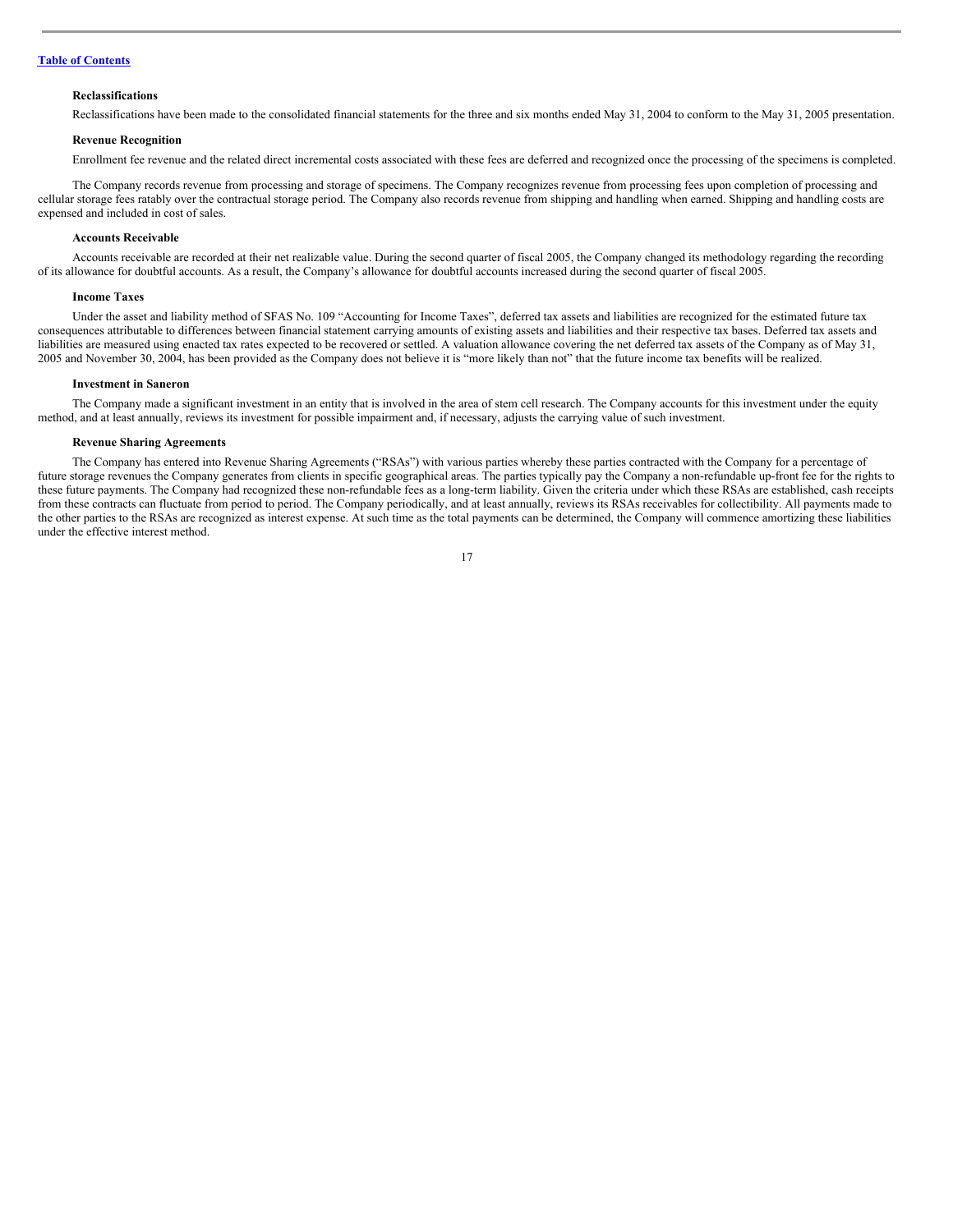## **License and Royalty Agreements**

The Company enters into licensing agreements with certain investors in various international markets in an attempt to capitalize on the Company's technology. The investors typically pay a licensing fee to receive Company marketing programs, technology and know-how in a selected area. The investor may be given a right to sell sublicense agreements as well. As part of the accounting for the up-front license revenue, revenue from the up-front license fee is recognized based on such factors as when the payment is due, collectibility and when all material services or conditions relating to the sale have been substantially performed based on the terms of the agreement.

In addition to the license fee, the Company earns royalties on subsequent processing and storage revenues by the investor in the selected area and a fee on any sub-license agreements that are sold by the investor where applicable. As part of the accounting for royalty revenue, the Company uses estimates and judgments in determining the timing and amount of royalty revenue to recognize. The Company periodically reviews license and royalty receivables for collectibility and, if necessary, will record an expense for an allowance for an uncollectible account.

## **Marketable Securities and Other Investments**

The Company has certain investments in certificates of deposit, and equity securities, which are categorized as marketable securities and other investments. The Company believes these are conservative investments with a low risk for any loss of principal. The Company regularly assesses its marketable security investments for impairments and adjusts its investment strategy, as it deems appropriate.

## **Litigation**

The Company is periodically involved in litigation and regulatory proceedings incidental to the conduct of our business and the Company expects that it will be involved in such litigation and regulatory proceedings from time to time. The Company regularly reviews any such litigation and regulatory proceedings for possible adverse outcomes, and provides estimates for the possible liability to the Company from such adverse outcomes, as it considers appropriate.

## **Deferred Consulting Fees**

The Company entered into a long-term consulting agreement with the founder and prior Chairman and Chief Executive Officer to provide future consulting services to the Company. The Company initially recognized the present value of this agreement as a liability. In August 2004, the Company stopped making payments under the consulting agreement. This agreement was terminated and following negotiations, a new agreement was negotiated by the parties and signed on April 15, 2005. The Company commenced payments under the terms of the new agreement during the second quarter of 2005. The terms of the settlement are confidential. The present value of the new agreement has been reflected as a liability on the consolidated balance sheet as of May 31, 2005.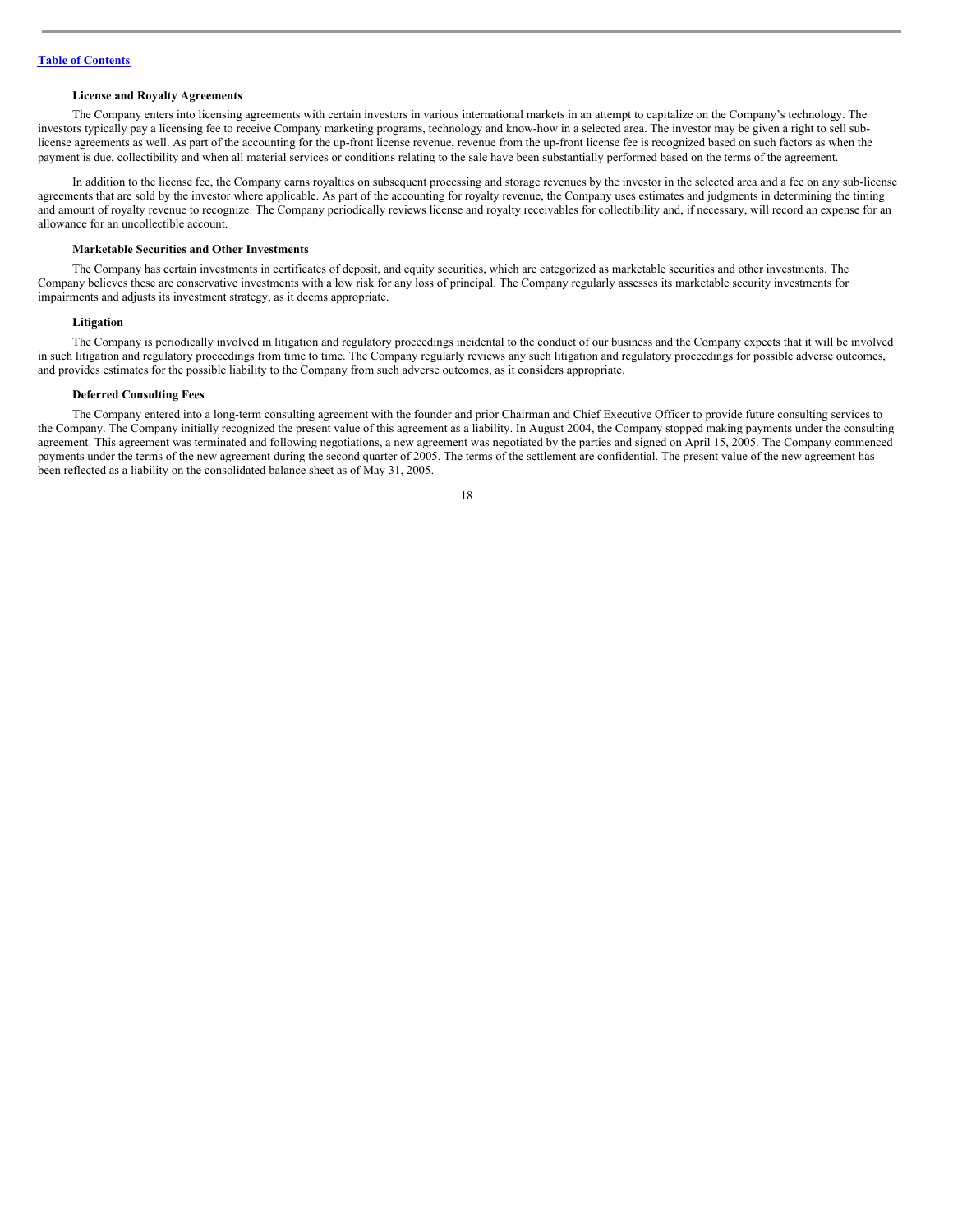## **Forward Looking Statements**

This Form 10-QSB, press releases and certain information provided periodically in writing or orally by the Company's officers or its agents may contain statements which constitute "forward-looking statements" within the meaning of Section 27A of the Securities Act of 1933, as amended and Section 21E of the Securities Exchange Act of 1934. The terms "CRYO-CELL International, Inc.," "CRYO-CELL" "Company," "we," "our" and "us" refer to CRYO-CELL International, Inc. The words "expect," "believe," "goal," "plan," "intend," "estimate" and similar expressions and variations thereof, if used, are intended to specifically identify forward-looking statements. Those statements appear in a number of places in this Form 10-QSB and in other places, particularly, "Management's Discussion and Analysis of Financial Condition and Results of Operations," and include statements regarding the intent, belief or current expectations of the Company, its directors or its officers with respect to, among other things:

- (i) our future performance and operating results;
- (ii) our future operating plans;
- (iii) our liquidity and capital resources; and
- (iv) our legal proceedings;

Investors and prospective investors are cautioned that any such forward-looking statements are not guarantees of future performance and involve risks and uncertainties, and that actual results may differ materially from those projected in the forward-looking statements as a result of various factors. The factors that might cause such differences include, among others, the following:

- (i) any adverse effect or limitations caused by recent increases in government regulation of stem cell storage facilities;
- (ii) any increased competition in our business;
- (iii) any decrease or slowdown in the number of people seeking to store umbilical cord blood stem cells or decrease in the number of people paying annual storage fees;
- (iv) any adverse impacts on revenue or operating margins due to the costs associated with increased growth in our business, including the possibility of unanticipated costs relating to the operation of our new facility;
- (v) any technological breakthrough that would render the Company's business of stem cell preservation obsolete;
- (vi) any material failure or malfunction in our storage facilities; any natural disaster such as a tornado, other disaster (fire) or act of terrorism that adversely affects stored specimens; the costs associated with defending or prosecuting litigation matters and any material adverse result for such matters;
- (vii) any decreases in asset valuations; any continued negative effect from adverse publicity in the past year regarding the Company's business operations;
- (viii) any negative consequences resulting from deriving, shipping and storing specimens at a second location;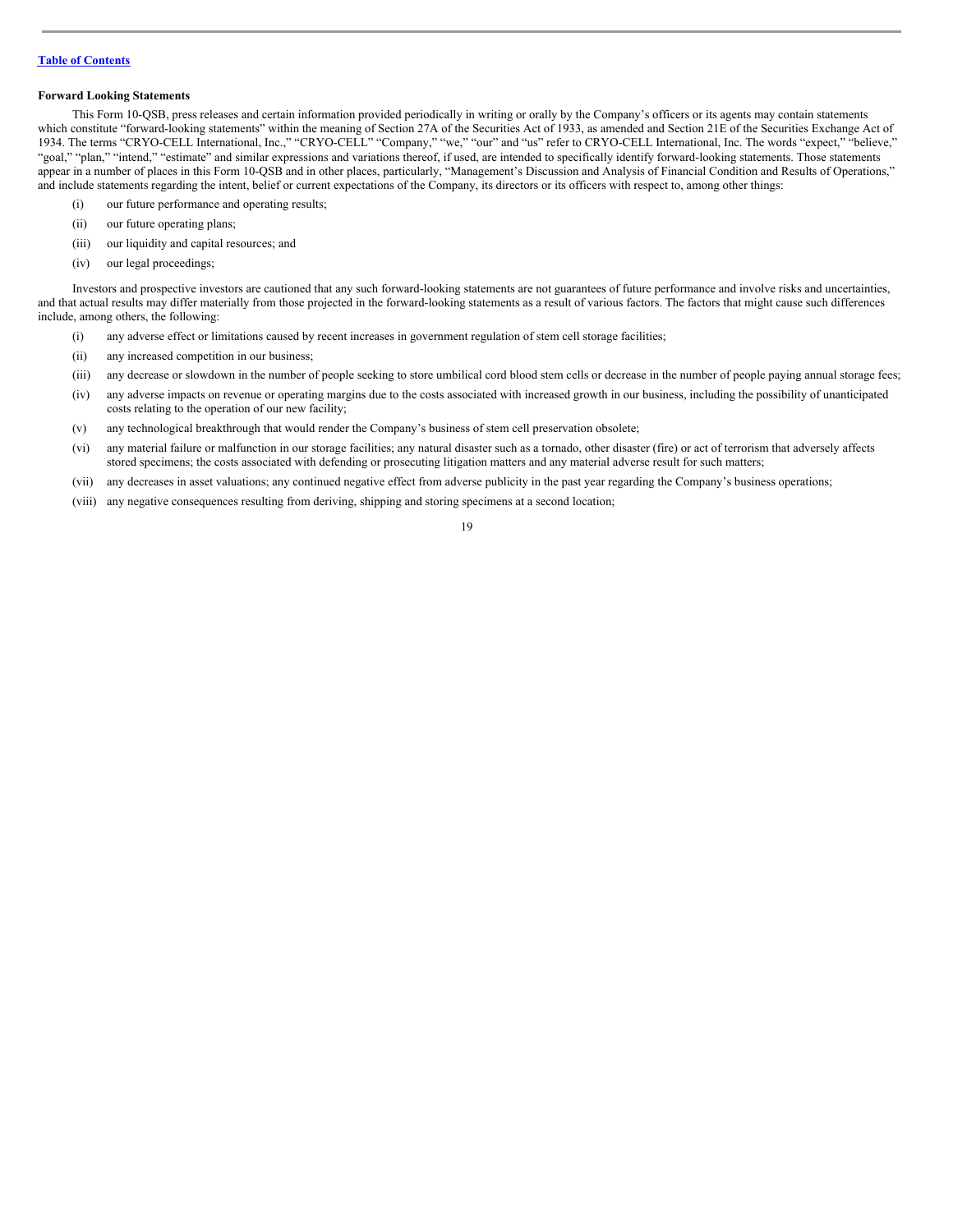- (ix) any negative effect from the filed class action shareholder lawsuits; and
- (x) other risks and uncertainties.

We undertake no obligation to publicly update or revise the forward-looking statements made in this Form 10-QSB to reflect events or circumstances after the date of this Form 10-QSB or to reflect the occurrence of unanticipated events.

Readers are cautioned not to place undue reliance on these forward-looking statements, which reflect management's analysis only as of the date hereof. CRYO-CELL International, Inc. (the "Company") undertakes no obligation to publicly revise these forward-looking statements to reflect events or circumstances that arise after the date hereof. Readers should carefully review the risk factors described in other documents the Company files from time to time with the Securities and Exchange Commission, including the Annual Report on Form 10-KSB filed by the Company and any Current Reports on Form 8-K filed by the Company.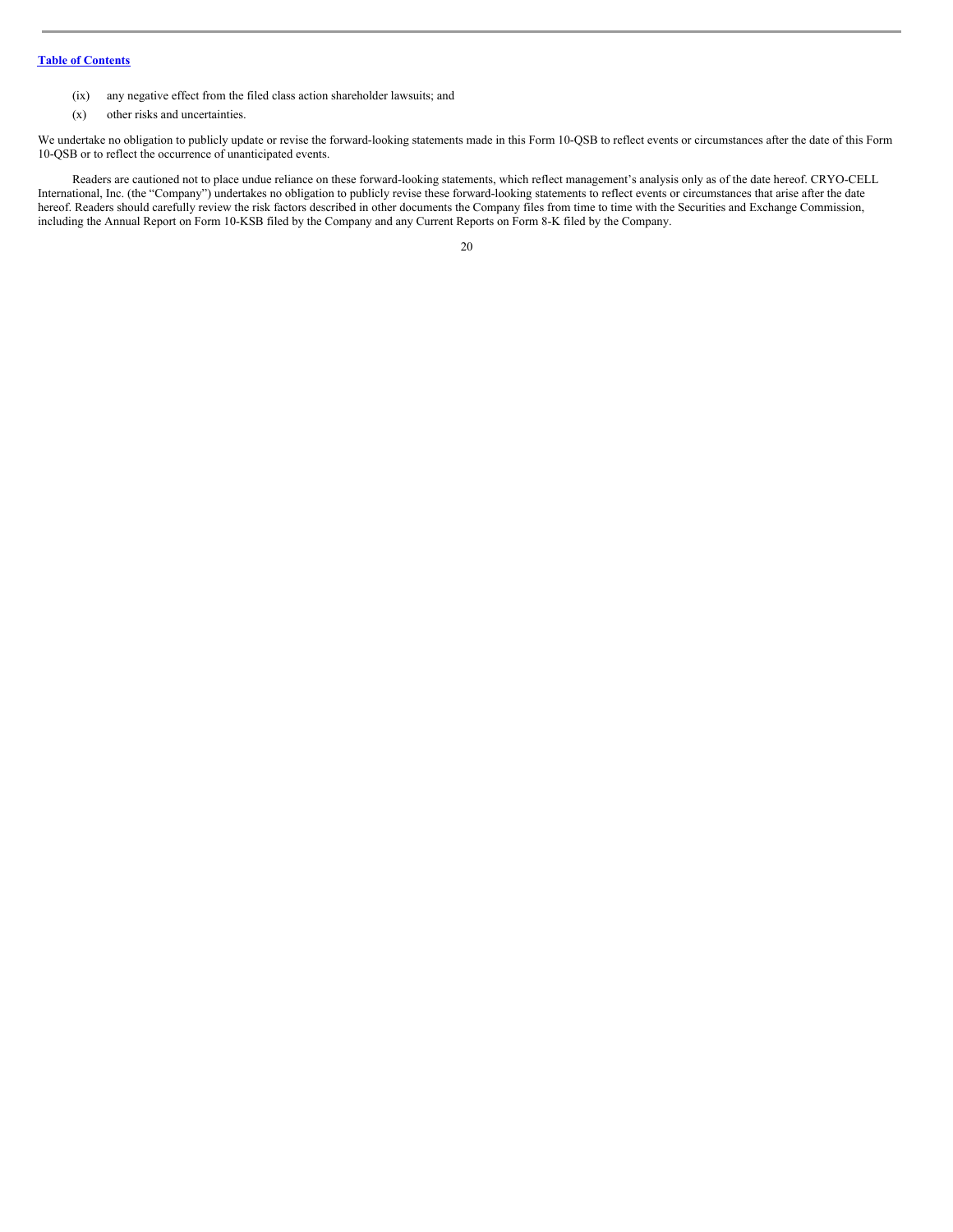## <span id="page-20-0"></span>**Item 3. Controls and Procedures**

#### **Evaluation of Disclosure Controls and Procedures**

Based on their most recent review, as of the end of the period covered by this report, the Company's principal executive officer and principal financial officer have concluded that the Company's disclosure controls and procedures are effective to ensure that information required to be disclosed by the Company in the reports that it files or submits under the Securities Exchange Act of 1934, as amended, is accumulated and communicated to the Company's management, including its principal executive officer and principal financial officer, as appropriate to allow timely decisions regarding required disclosure and are effective to ensure that such information is recorded, processed, summarized and reported within the time periods specified in the SEC's rules and forms. There were no significant changes in the Company's internal controls or in other factors that could significantly affect those controls subsequent to the date of their evaluation.

## **Limitations on the Effectiveness of Controls**

Our management, including our CEO and CFO, does not expect that our Disclosure Controls and internal controls will prevent all error and all fraud. A control system, no matter how well conceived and operated, can provide only reasonable, not absolute, assurance that the objectives of the control system are met. Further, the design of a control system must reflect the fact that there are resource constraints, and the benefits of controls must be considered relative to their costs. Because of the inherent limitations in all control systems, no evaluation of controls can provide absolute assurance that all control issues and instances of fraud, if any, within the company have been detected. These inherent limitations include the realities that judgments in decision-making can be faulty, and that breakdowns can occur because of simple error or mistake. Additionally, controls can be circumvented by the individual acts of some persons, by collusion of two or more people, or by management or board override of the control.

The design of any system of controls also is based in part upon certain assumptions about the likelihood of future events, and there can be no assurance that any design will succeed in achieving its stated goals under all potential future conditions; over time, control may become inadequate because of changes in conditions, or the degree of compliance with the policies or procedures may deteriorate. Because of the inherent limitations in a cost-effective control system, misstatements due to error or fraud may occur and not be detected.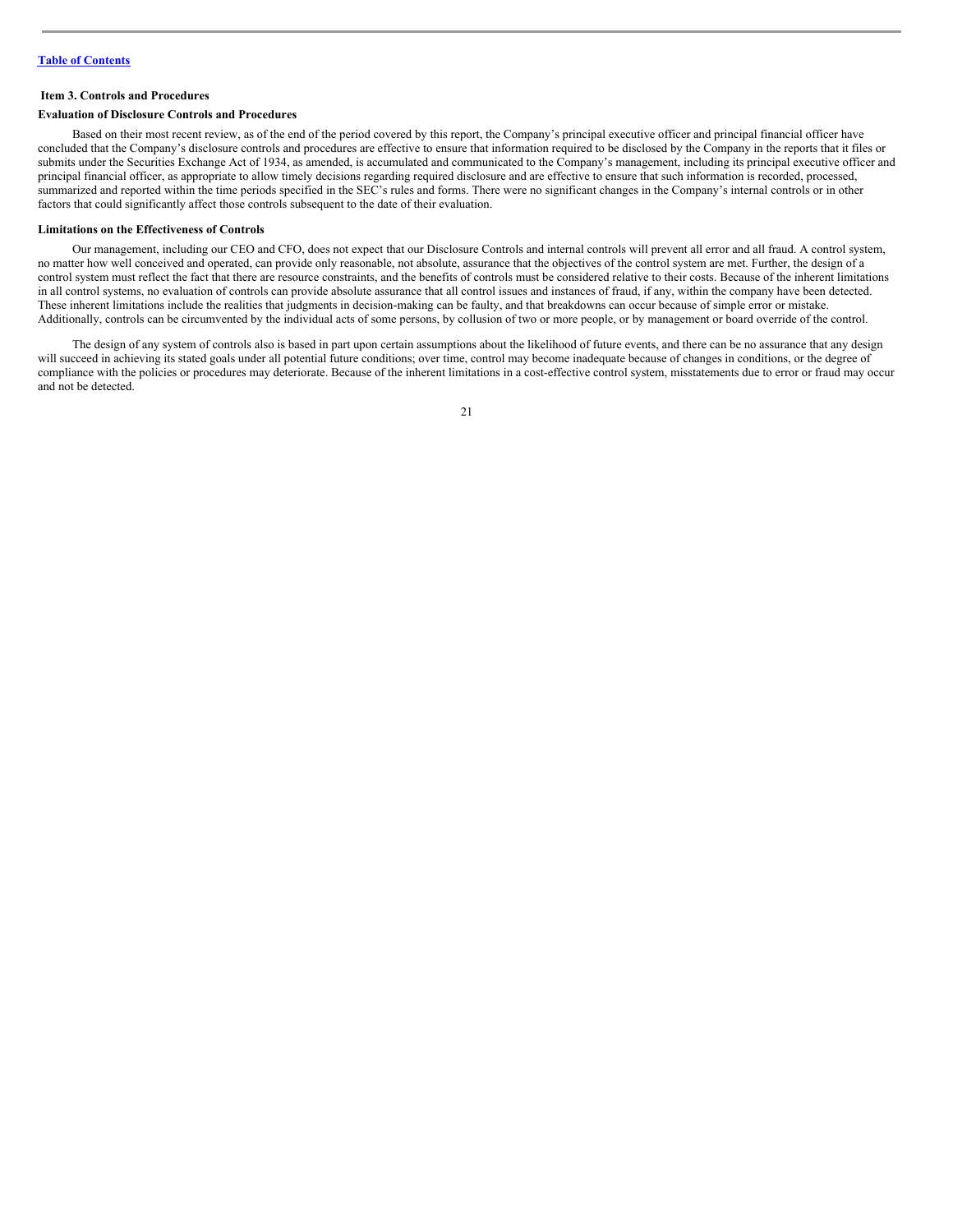## <span id="page-21-0"></span>**PART II - OTHER INFORMATION**

## <span id="page-21-1"></span>**ITEM 1. LEGAL PROCEEDINGS**

Incorporated by reference to Part I. Financial Statements-Notes to Condensed Consolidated Financial Statements – Note 3.

## <span id="page-21-2"></span>**ITEM 2. UNREGISTERED SALES OF EQUITY SECURITIES AND USE OF PROCEEDS**

None.

## <span id="page-21-3"></span>**ITEM 3. DEFAULTS UPON SENIOR SECURITIES**

None.

## <span id="page-21-4"></span>**ITEM 4. SUBMISSION OF MATTERS TO A VOTE OF SECURITY HOLDERS**

None.

## <span id="page-21-5"></span>**ITEM 5. OTHER INFORMATION**

None.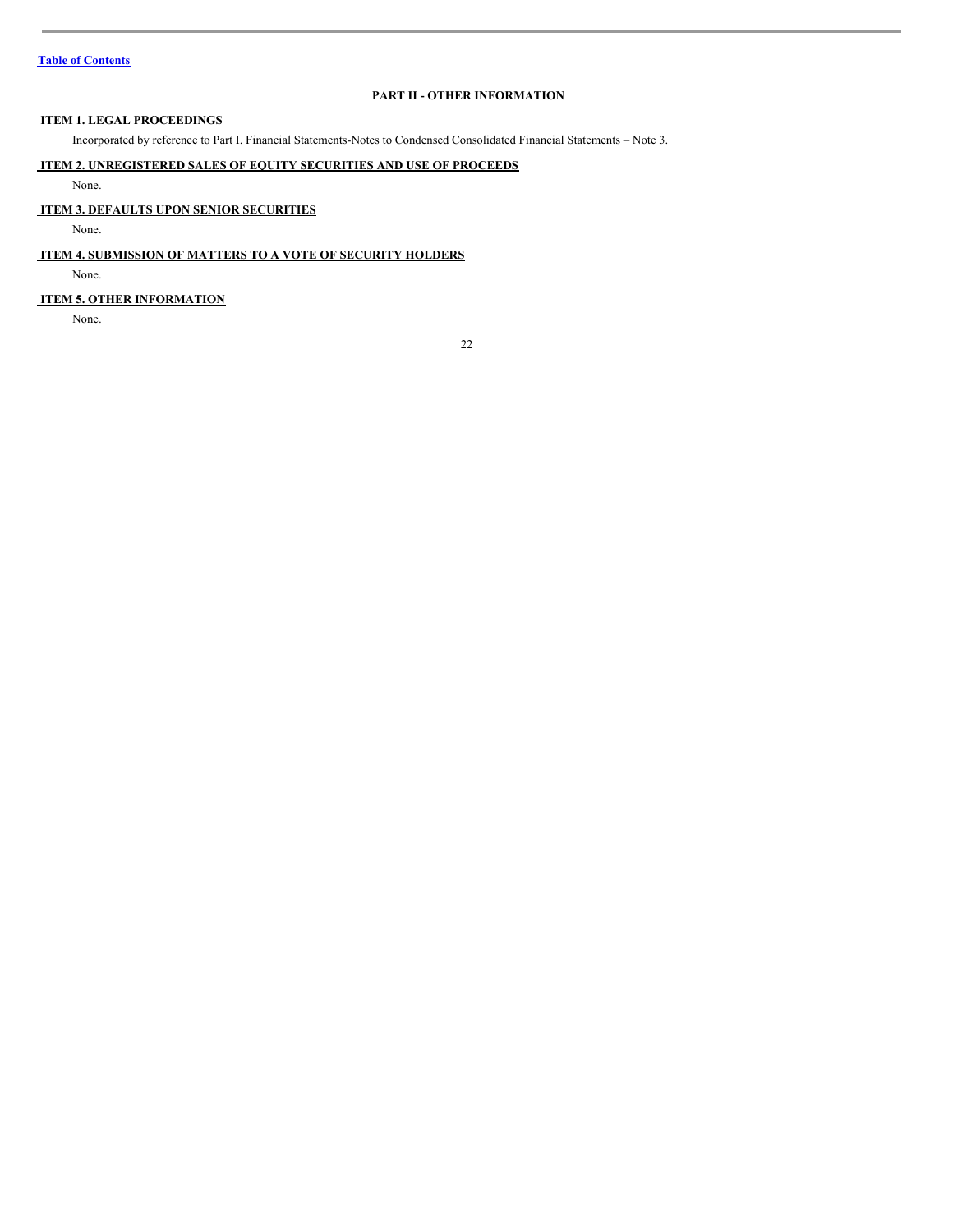## <span id="page-22-0"></span>**ITEM 6. EXHIBITS AND REPORTS ON FORM 8-K**

- (a) Exhibits
	- 31.1 Certification of CEO Pursuant to Section 302 of the Sarbanes-Oxley Act of 2002.
	- 31.2 Certification of CFO Pursuant to Section 302 of the Sarbanes-Oxley Act of 2002.
	- 32 Certification Pursuant to 18 U.S.C. Section 1350, as Adopted Pursuant to Section 906 of the Sarbanes-Oxley Act of 2002.
- (b) Reports on Form 8-K.

Form 8-K filed on July 15 2005, reporting under Items 7 and 12 the results of operations and financial conditions for the six months ended May 31, 2005.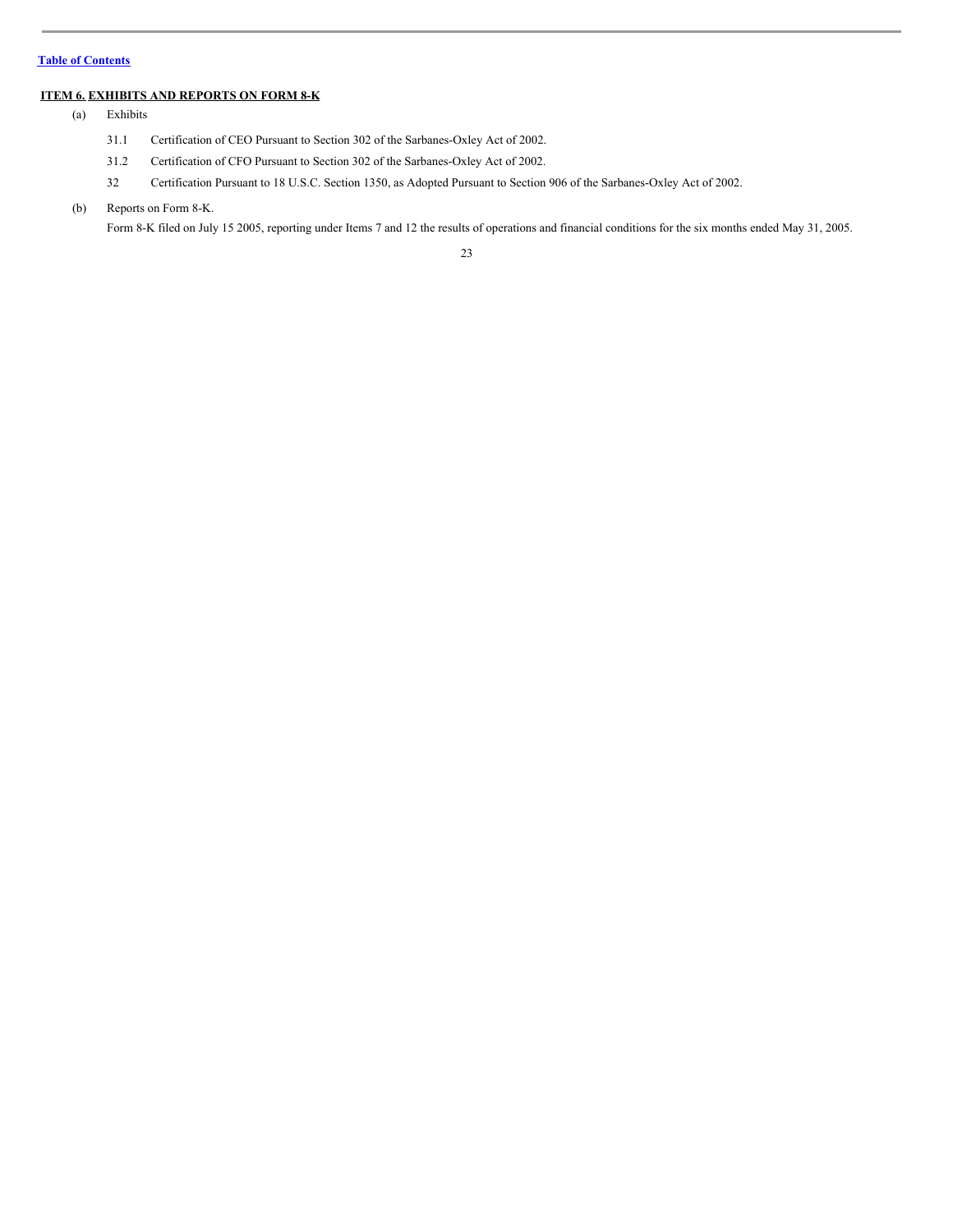## <span id="page-23-0"></span>**SIGNATURES**

Pursuant to the requirements of the Securities Exchange Act of 1934, the Registrant has duly caused this report to be signed on its behalf by the undersigned thereunto duly authorized.

CRYO-CELL INTERNATIONAL, INC.

/s/ MERCEDES WALTON

Mercedes Walton Interim Chief Executive Officer

CRYO-CELL International, Inc.

/s/ JILL TAYMANS

Jill M. Taymans Vice President, Finance

Date: July 15, 2005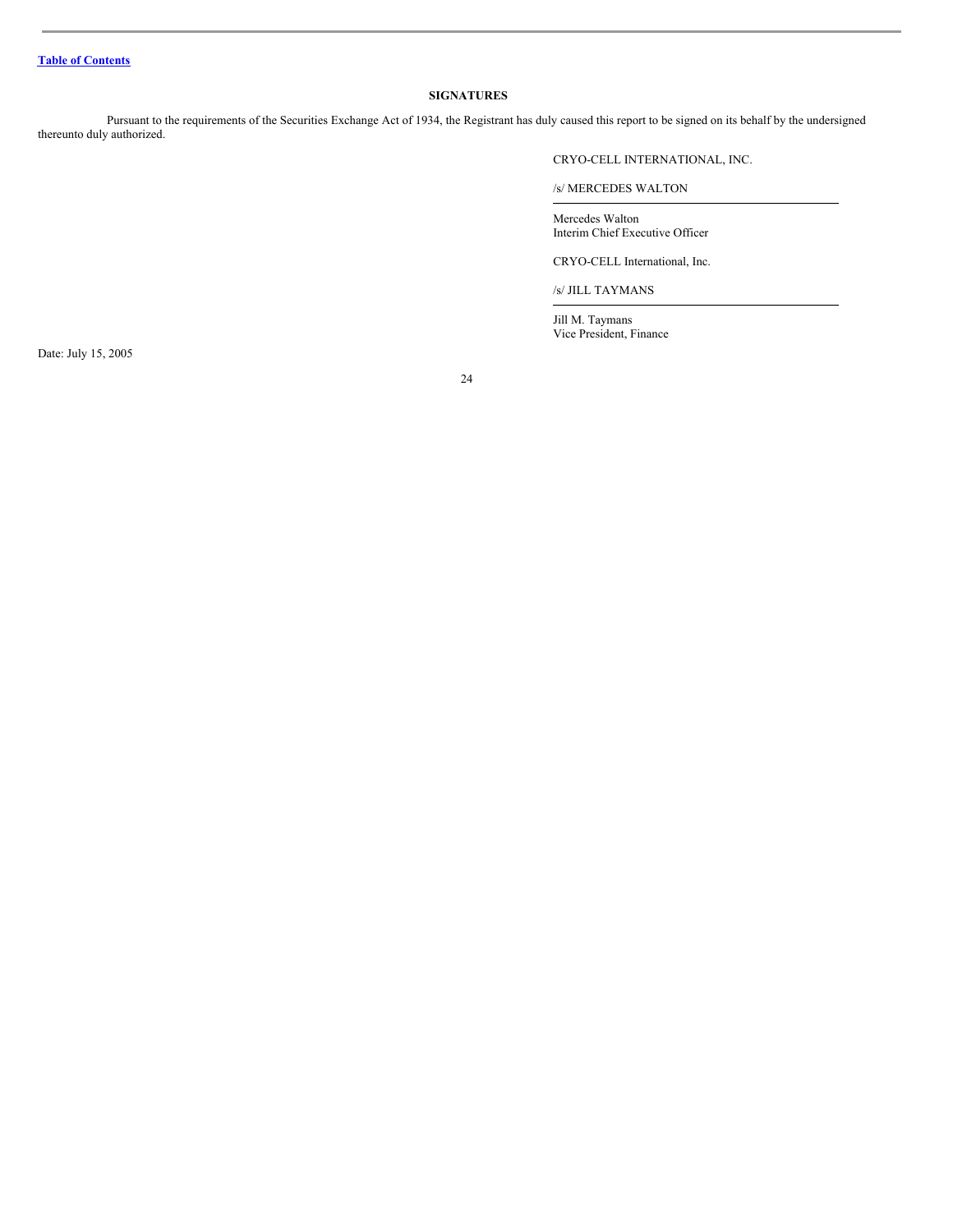## CERTIFICATION OF CHIEF EXECUTIVE OFFICER

I, Mercedes Walton, certify that:

- 1. I have reviewed this quarterly report on Form 10-QSB of CRYO-CELL International, Inc. (the "Registrant");
- 2. Based on my knowledge, this report does not contain any untrue statement of a material fact or omit to state a material fact necessary to make the statements made, in light of the circumstances under which such statements were made, not misleading with respect to the period covered by this report;
- 3. Based on my knowledge, the financial statements, and other financial information included in this report, fairly present in all material respects the financial condition, results of operations and cash flows of the registrant as of, and for, the periods presented in this report;
- 4. The Registrant's other certifying officer(s) and I are responsible for establishing and maintaining disclosure controls and procedures (as defined in Exchange Act Rules 13a-15(e) and 15d-15(e)) for the Registrant and have:

(a) Designed such disclosure controls and procedures, or caused such disclosure controls and procedures to be designed under our supervision, to ensure that material information relating to the Registrant, including its consolidated subsidiaries, is made known to us by others within those entities, particularly during the period in which this quarterly report is being prepared;

(b) Evaluated the effectiveness of the Registrant's disclosure controls and procedures and presented in this report our conclusions about the effectiveness of the disclosure controls and procedures, as of the end of the period covered by this report based on such evaluation; and

(c) disclosed in this report any change in the Registrant's internal control over financial reporting that occurred during the Registrant's most recent fiscal quarter that has materially affected, or is reasonably likely to materially affect, the Registrant's internal control over financial reporting;

5. The Registrant's other certifying officer(s) and I have disclosed, based on our most recent evaluation of internal control over financial reporting, to the Registrant's auditors and the audit committee of the Registrant's board of directors (or persons performing the equivalent functions):

(a) All significant deficiencies and material weaknesses in the design or operation of internal control over financial reporting which are reasonably likely to adversely affect the Registrant's ability to record, process, summarize and report financial information; and

(b) Any fraud, whether or not material, that involves management or other employees who have a significant role in the Registrant's internal control over financial reporting.

Dated: July 15, 2005 /s/ Mercedes Walton

Mercedes Walton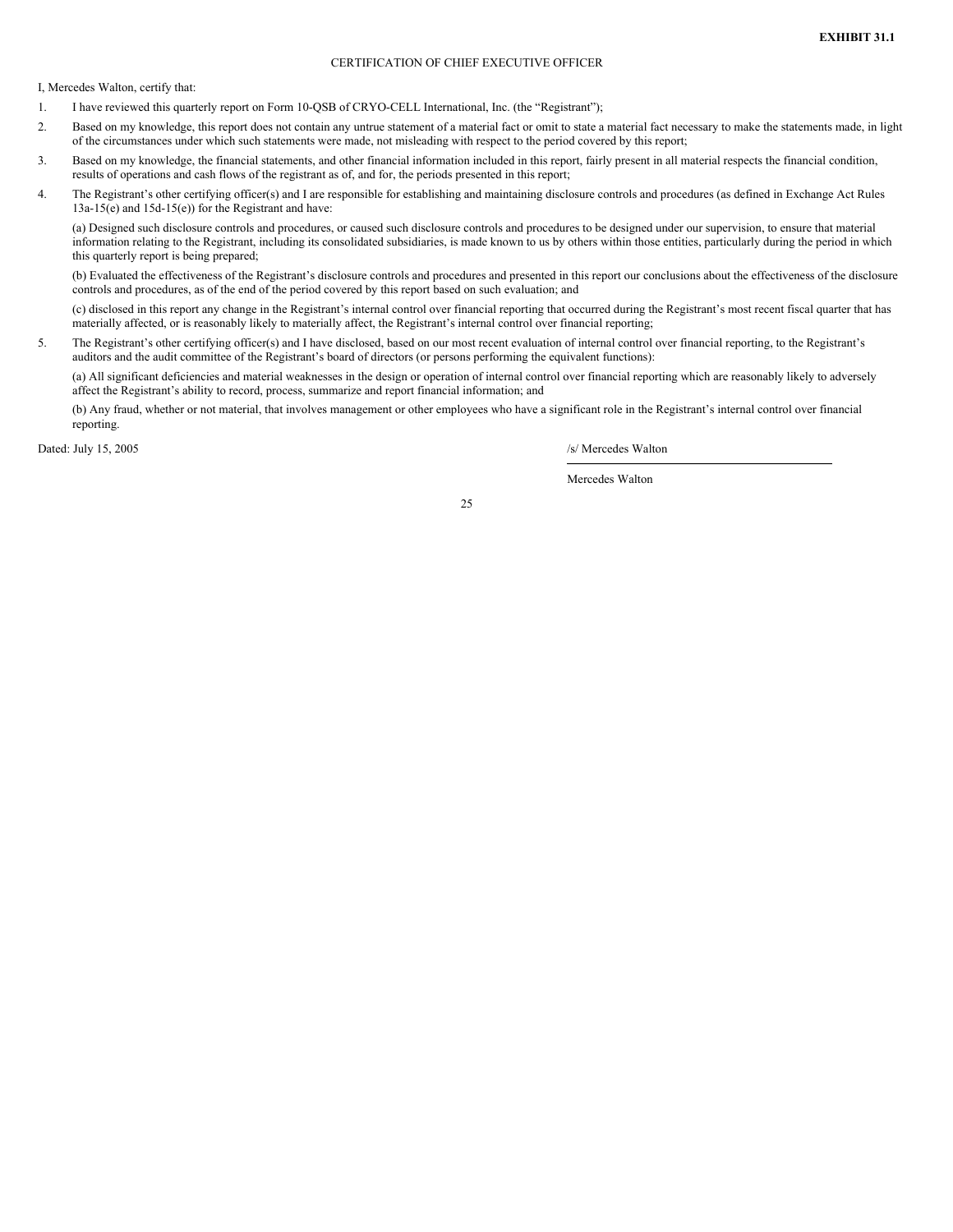## CERTIFICATION OF CHIEF FINANCIAL OFFICER

I, Jill M. Taymans, certify that:

- 1. I have reviewed this quarterly report on Form 10-QSB of CRYO-CELL International, Inc. (the "Registrant");
- 2. Based on my knowledge, this report does not contain any untrue statement of a material fact or omit to state a material fact necessary to make the statements made, in light of the circumstances under which such statements were made, not misleading with respect to the period covered by this report;
- 3. Based on my knowledge, the financial statements, and other financial information included in this report, fairly present in all material respects the financial condition, results of operations and cash flows of the registrant as of, and for, the periods presented in this report;
- 4. The Registrant's other certifying officer(s) and I are responsible for establishing and maintaining disclosure controls and procedures (as defined in Exchange Act Rules 13a-15(e) and 15d-15(e)) for the Registrant and have:

(a) Designed such disclosure controls and procedures, or caused such disclosure controls and procedures to be designed under our supervision, to ensure that material information relating to the Registrant, including its consolidated subsidiaries, is made known to us by others within those entities, particularly during the period in which this quarterly report is being prepared;

(b) Evaluated the effectiveness of the Registrant's disclosure controls and procedures and presented in this report our conclusions about the effectiveness of the disclosure controls and procedures, as of the end of the period covered by this report based on such evaluation; and

(c) disclosed in this report any change in the Registrant's internal control over financial reporting that occurred during the Registrant's most recent fiscal quarter that has materially affected, or is reasonably likely to materially affect, the Registrant's internal control over financial reporting;

5. The Registrant's other certifying officer(s) and I have disclosed, based on our most recent evaluation of internal control over financial reporting, to the Registrant's auditors and the audit committee of the Registrant's board of directors (or persons performing the equivalent functions):

(a) All significant deficiencies and material weaknesses in the design or operation of internal control over financial reporting which are reasonably likely to adversely affect the Registrant's ability to record, process, summarize and report financial information; and

(b) Any fraud, whether or not material, that involves management or other employees who have a significant role in the Registrant's internal control over financial reporting.

Dated: July 15, 2005 /s/ Jill M. Taymans

Jill M. Taymans